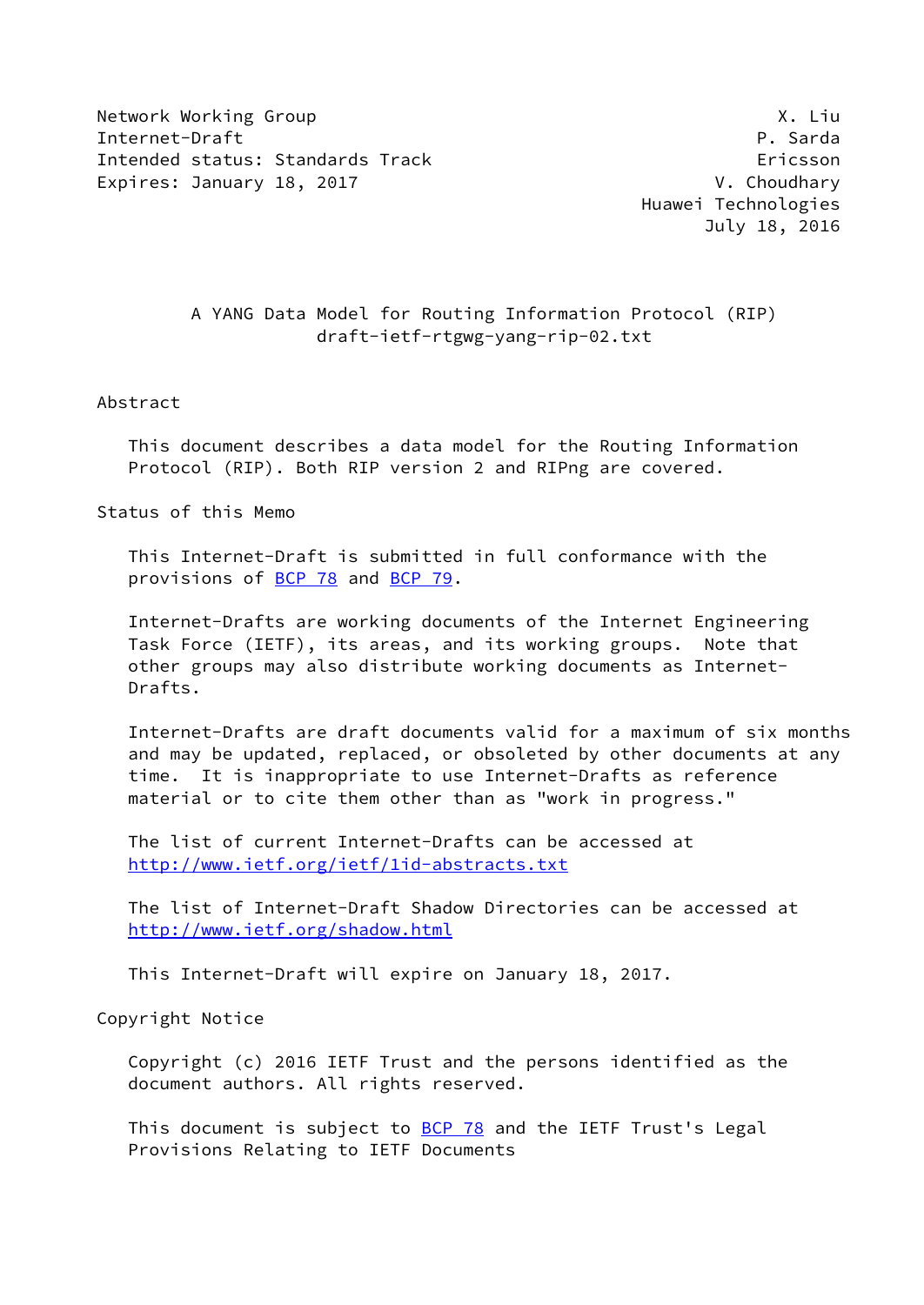### <span id="page-1-1"></span>Internet-Draft [draft-ietf-rtgwg-yang-rip-02.txt](https://datatracker.ietf.org/doc/pdf/draft-ietf-rtgwg-yang-rip-02.txt) July 2016

 [\(http://trustee.ietf.org/license-info](http://trustee.ietf.org/license-info)) in effect on the date of publication of this document. Please review these documents carefully, as they describe your rights and restrictions with respect to this document. Code Components extracted from this document must include Simplified BSD License text as described in Section 4.e of the Trust Legal Provisions and are provided without warranty as described in the Simplified BSD License.

Table of Contents

### <span id="page-1-0"></span>[1](#page-1-0). Introduction

This document introduces a YANG [\[RFC6020](https://datatracker.ietf.org/doc/pdf/rfc6020)] data model for the Routing Information Protocol (RIP) [[RFC2453](https://datatracker.ietf.org/doc/pdf/rfc2453)] [RFC2080]. RIP was designed to work as an Interior Gateway Protocol (IGP) in moderate-size Autonomous Systems (AS).

 This YANG model supports both RIP version 2 and RIPng. RIP version 2 (defined in [\[RFC2453](https://datatracker.ietf.org/doc/pdf/rfc2453)]) supports IPv4. RIPng (defined in [\[RFC2080](https://datatracker.ietf.org/doc/pdf/rfc2080)]) supports IPv6.

### <span id="page-1-2"></span>[1.1](#page-1-2). Terminology

 The keywords "MUST", "MUST NOT", "REQUIRED", "SHALL", "SHALL NOT", "SHOULD", "SHOULD NOT", "RECOMMENDED", "NOT RECOMMENDED", "MAY", and "OPTIONAL" in this document are to be interpreted as described in [BCP](https://datatracker.ietf.org/doc/pdf/bcp14) [14](https://datatracker.ietf.org/doc/pdf/bcp14), [\[RFC2119](https://datatracker.ietf.org/doc/pdf/rfc2119)].

The following terms are defined in [[RFC6020\]](https://datatracker.ietf.org/doc/pdf/rfc6020) and are not redefined here: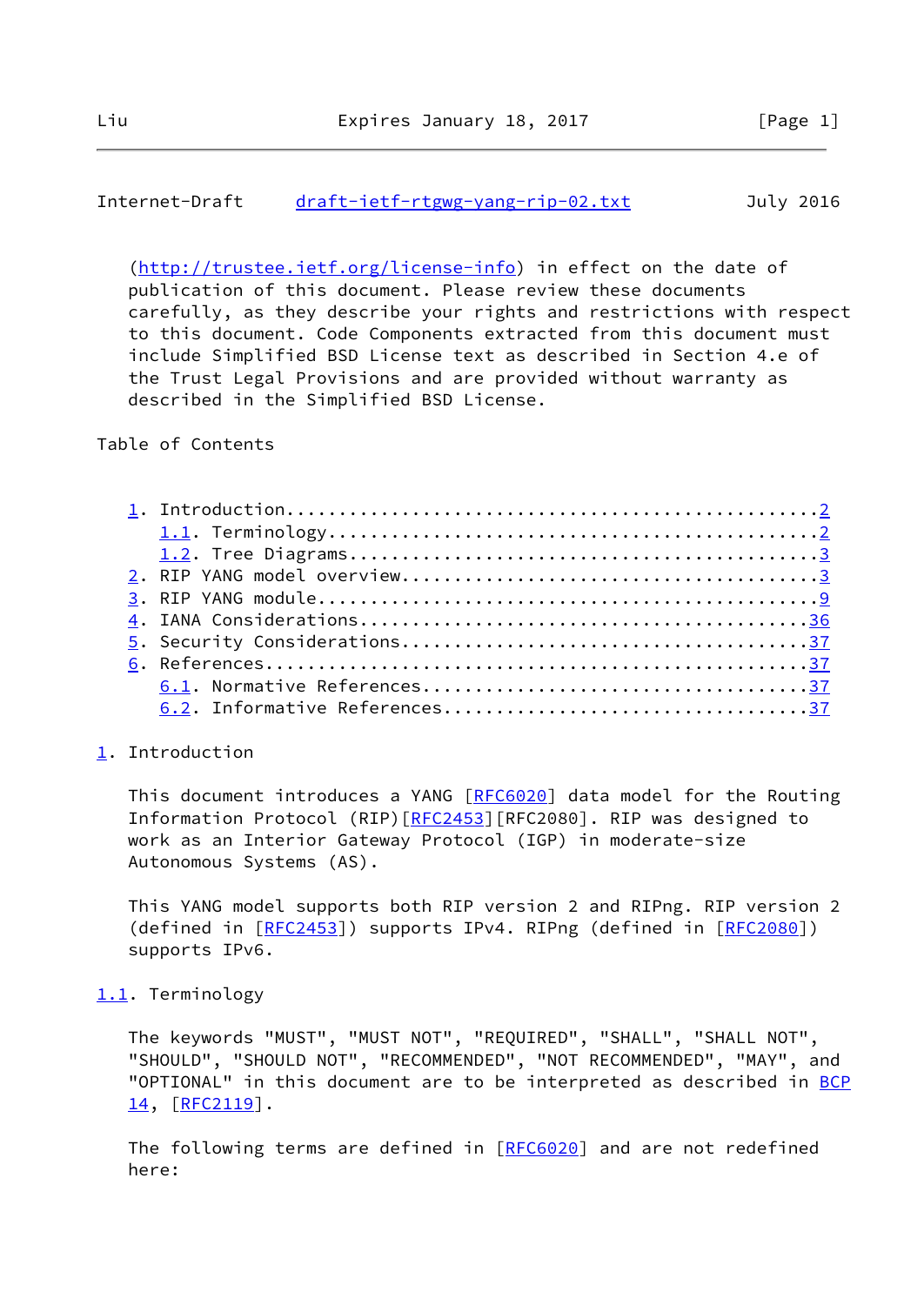- o augment
- o data model

<span id="page-2-1"></span>

| Liu<br>Expires January 18, 2017<br>[Page 2] |  |  |
|---------------------------------------------|--|--|
|---------------------------------------------|--|--|

o data node

<span id="page-2-0"></span>[1.2](#page-2-0). Tree Diagrams

 A simplified graphical representation of the data model is used in this document. The meaning of the symbols in these diagrams is as follows:

- o Brackets "[" and "]" enclose list keys.
- o Curly braces "{" and "}" contain names of optional features that make the corresponding node conditional.
- o Abbreviations before data node names: "rw" means configuration (read-write), and "ro" means state data (read-only).
- o Symbols after data node names: "?" means an optional node, "!" means a presence container, and "\*" denotes a list and leaf list.
- o Parentheses enclose choice and case nodes, and case nodes are also marked with a colon (":").
- o Ellipsis ("...") stands for contents of subtrees that are not shown.
- <span id="page-2-2"></span>[2](#page-2-2). RIP YANG model overview

 This document defines the YANG module "ietf-rip", which has the following structure:

```
 module: ietf-rip
augment /rt:routing/rt:control-plane-protocols/rt:control-plane-
protocol:
  +--rw rip
     +--rw originate-default-route!
       | +--rw route-policy? route-policy-ref
     +--rw default-metric? uint8
```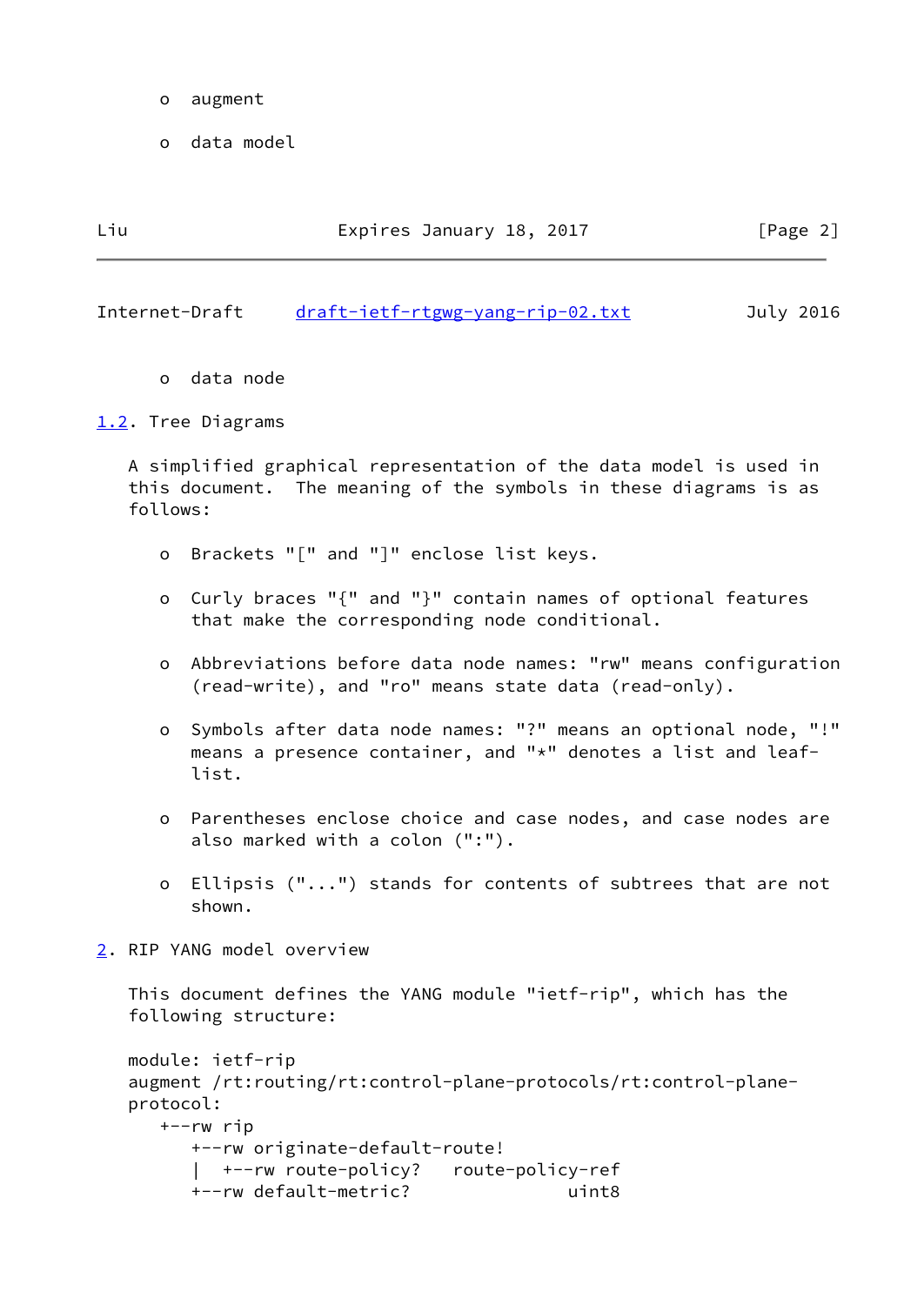```
 +--rw distance? uint8
+--rw triggered-update-threshold? uint8
+--rw maximum-paths? uint8
+--rw output-delay? uint8
+--rw distribute-list* [prefix-set-name direction]
  | +--rw prefix-set-name prefix-set-ref
  | +--rw direction enumeration
```
Liu Expires January 18, 2017 [Page 3]

### Internet-Draft [draft-ietf-rtgwg-yang-rip-02.txt](https://datatracker.ietf.org/doc/pdf/draft-ietf-rtgwg-yang-rip-02.txt) July 2016

 | +--rw if-name? if:interface-ref +--rw redistribute  $+--rw$  bgp $*$  [asn] | | +--rw asn inet:as-number | | +--rw metric? uint8 | | +--rw route-policy? route-policy-ref | +--rw cg-nat! | | +--rw metric? uint8 | | +--rw route-policy? route-policy-ref | +--rw connected! | | +--rw metric? uint8 | | +--rw route-policy? route-policy-ref | +--rw ipsec! | | +--rw metric? uint8 | | +--rw route-policy? route-policy-ref | +--rw isis\* [instance] | | +--rw instance leafref | | +--rw level? enumeration | | +--rw metric? uint8 | | +--rw route-policy? route-policy-ref | +--rw nat! | | +--rw metric? uint8 | | +--rw route-policy? route-policy-ref | +--rw ospfv2\* [instance] | | +--rw instance leafref | | +--rw route-type? ospf:route-type | | +--rw metric? uint8 | | +--rw route-policy? route-policy-ref | +--rw ospfv3\* [instance] | | +--rw instance leafref | | +--rw route-type? ospf:route-type | | +--rw metric? uint8 | | +--rw route-policy? route-policy-ref | +--rw ripv2\* [instance] | | +--rw instance leafref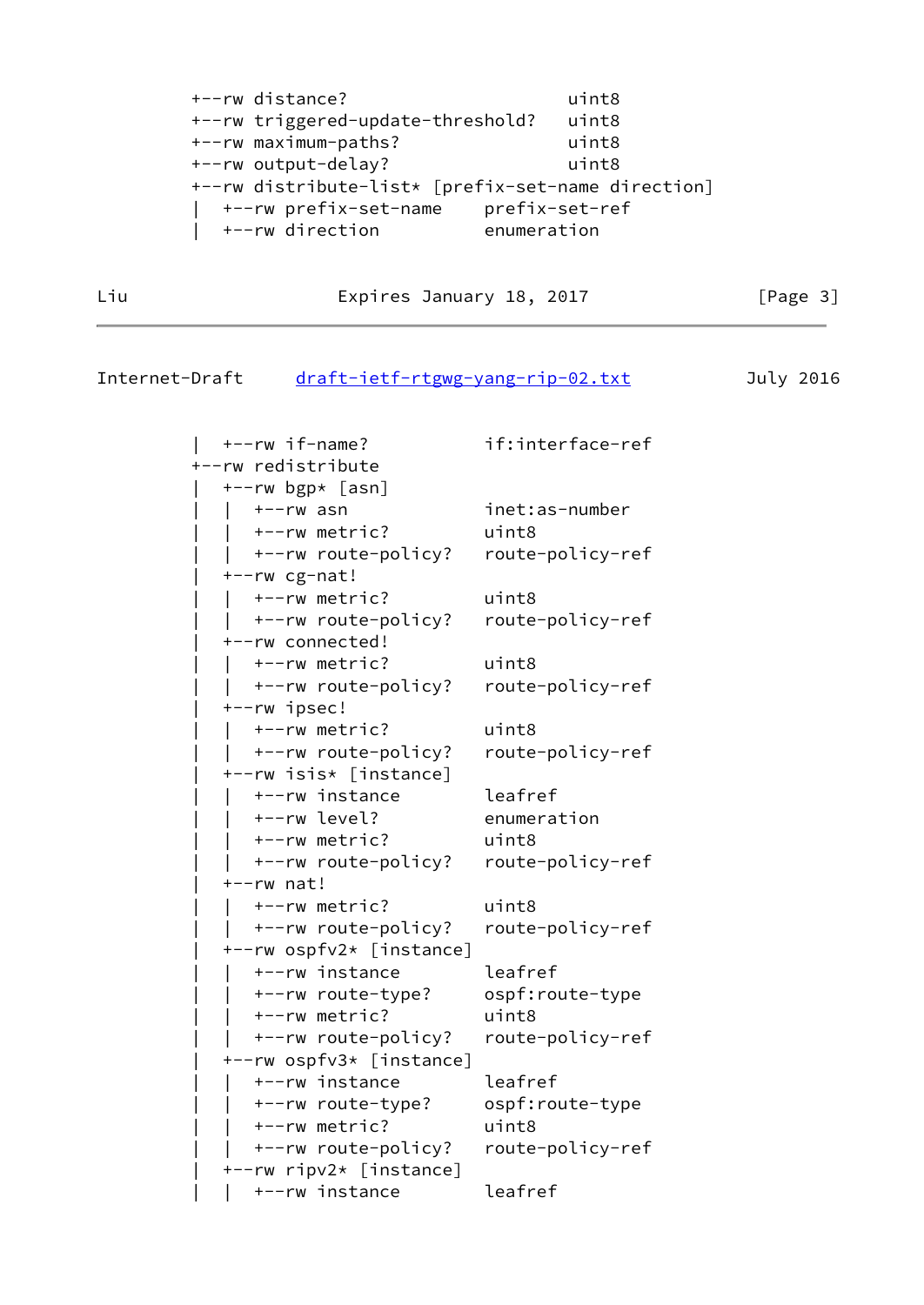```
 | | +--rw metric? uint8
   | | +--rw route-policy? route-policy-ref
| +--rw ripng* [instance]
  | | +--rw instance leafref
   | | +--rw metric? uint8
   | | +--rw route-policy? route-policy-ref
```
Liu Expires January 18, 2017 [Page 4]

```
Internet-Draft draft-ietf-rtgwg-yang-rip-02.txt July 2016
```
 | +--rw static! | +--rw metric? uint8 | +--rw route-policy? route-policy-ref +--rw timers | +--rw update-interval? uint16 | +--rw invalid-interval? uint16 | +--rw holddown-interval? uint16 | +--rw flush-interval? uint16 +--rw interface\* [interface] +--rw interface if:interface-ref +--rw authentication | +--rw (auth-type-selection)? | +--:(auth-key-chain) | | +--rw key-chain? key-chain:key-chain-ref | +--:(auth-key) | +--rw key? string | +--rw crypto-algorithm | +--rw (algorithm)? | +--:(hmac-sha-1-12) {crypto-hmac-sha-1-12}? |  $+--rw$  hmac-sha1-12? empty | +--:(aes-cmac-prf-128) {aes-cmac-prf-128}? |  $+--rw$  aes-cmac-prf-128? empty  $+--:$  (md5) | | +--rw md5? empty  $+--:({sha-1})$ |  $+--rw$  sha-1? empty | +--:(hmac-sha-1) | | +--rw hmac-sha-1? empty | +--:(hmac-sha-256) |  $+--rw$  hmac-sha-256? empty | +--:(hmac-sha-384) | | +--rw hmac-sha-384? empty  $+--:$  (hmac-sha-512) |  $+-rw$  hmac-sha-512? empty | +--:(clear-text) {clear-text}? |  $+--rw$  clear-text? empty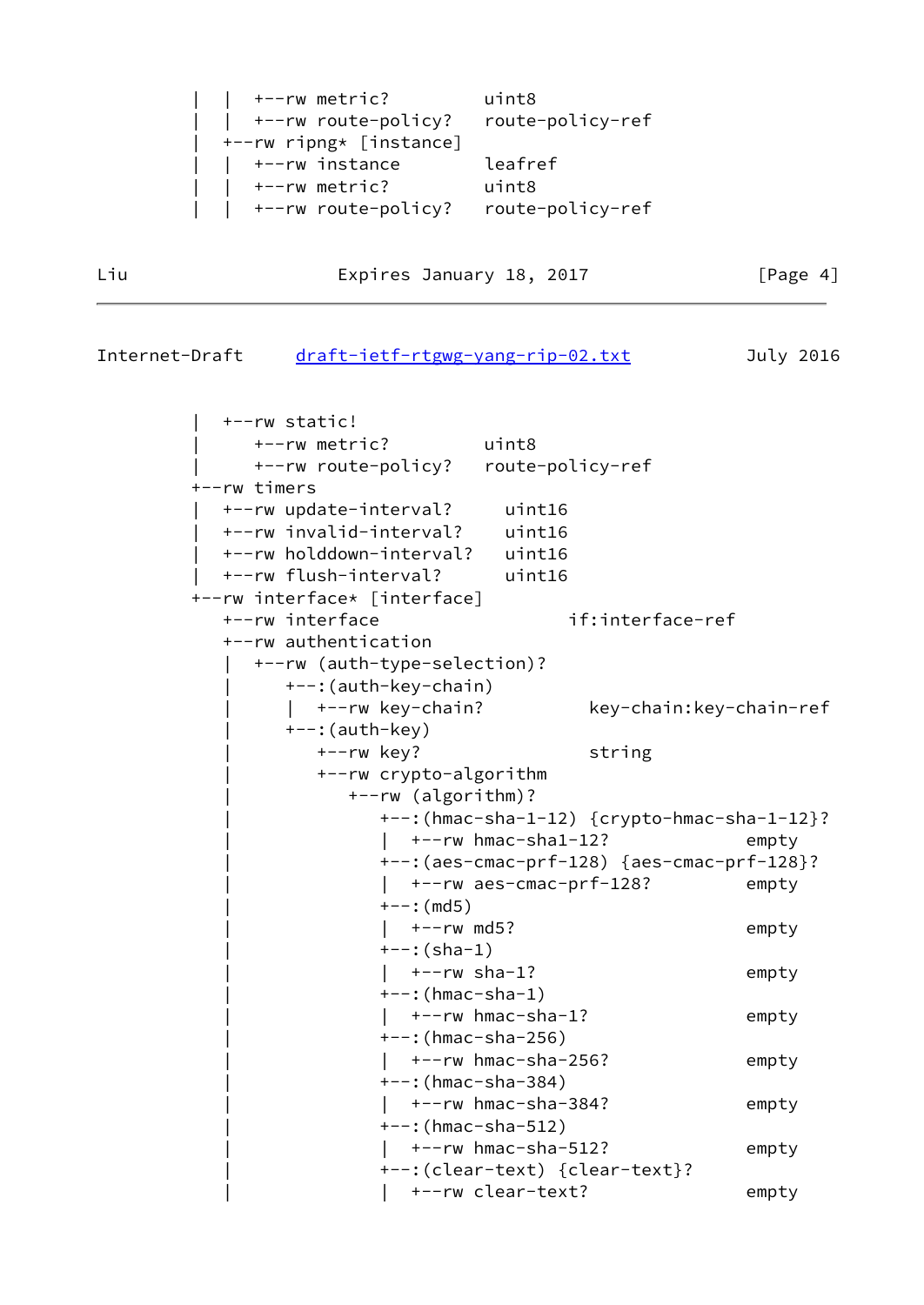```
 | +--:(replay-protection-only) {replay-
protection-only}?
                         | +--rw replay-protection-only? empty
        +--rw bfd {bfd}?
         | +--rw enabled? boolean
```
Liu Expires January 18, 2017 [Page 5]

Internet-Draft [draft-ietf-rtgwg-yang-rip-02.txt](https://datatracker.ietf.org/doc/pdf/draft-ietf-rtgwg-yang-rip-02.txt) July 2016

```
 | +--rw local-multiplier? bfd-multiplier
          | +--rw (interval-config-type)?
             | +--:(tx-rx-intervals)
             | | +--rw desired-min-tx-interval uint32
               | | +--rw required-min-rx-interval uint32
             | +--:(single-interval)
                | +--rw min-interval uint32
        +--rw cost? uint8
        +--rw neighbors {neighbor-configuration}?
          | +--rw neighbor* [address]
             | +--rw address inet:ip-address
        +--rw no-listen? empty
        +--rw no-supply? empty
        +--rw originate-default-route!
          | +--rw route-policy? route-policy-ref
        +--rw split-horizon? enumeration
        +--rw summary-address
          | +--rw address? inet:ip-prefix
          | +--rw metric? uint8
        +--rw timers
          +--rw update-interval? uint16
          +--rw invalid-interval? uint16
          +--rw holddown-interval? uint16
          +--rw flush-interval? uint16
augment /rt:routing-state/rt:control-plane-protocols/rt:control-
plane-protocol:
  +--ro rip
     +--ro originate-default-route!
      | +--ro route-policy? route-policy-ref
     +--ro default-metric? uint8
     +--ro distance? uint8
     +--ro triggered-update-threshold? uint8
     +--ro maximum-paths? uint8
     +--ro output-delay? uint8
     +--ro distribute-list* [prefix-set-name direction]
       | +--ro prefix-set-name prefix-set-ref
        | +--ro direction enumeration
```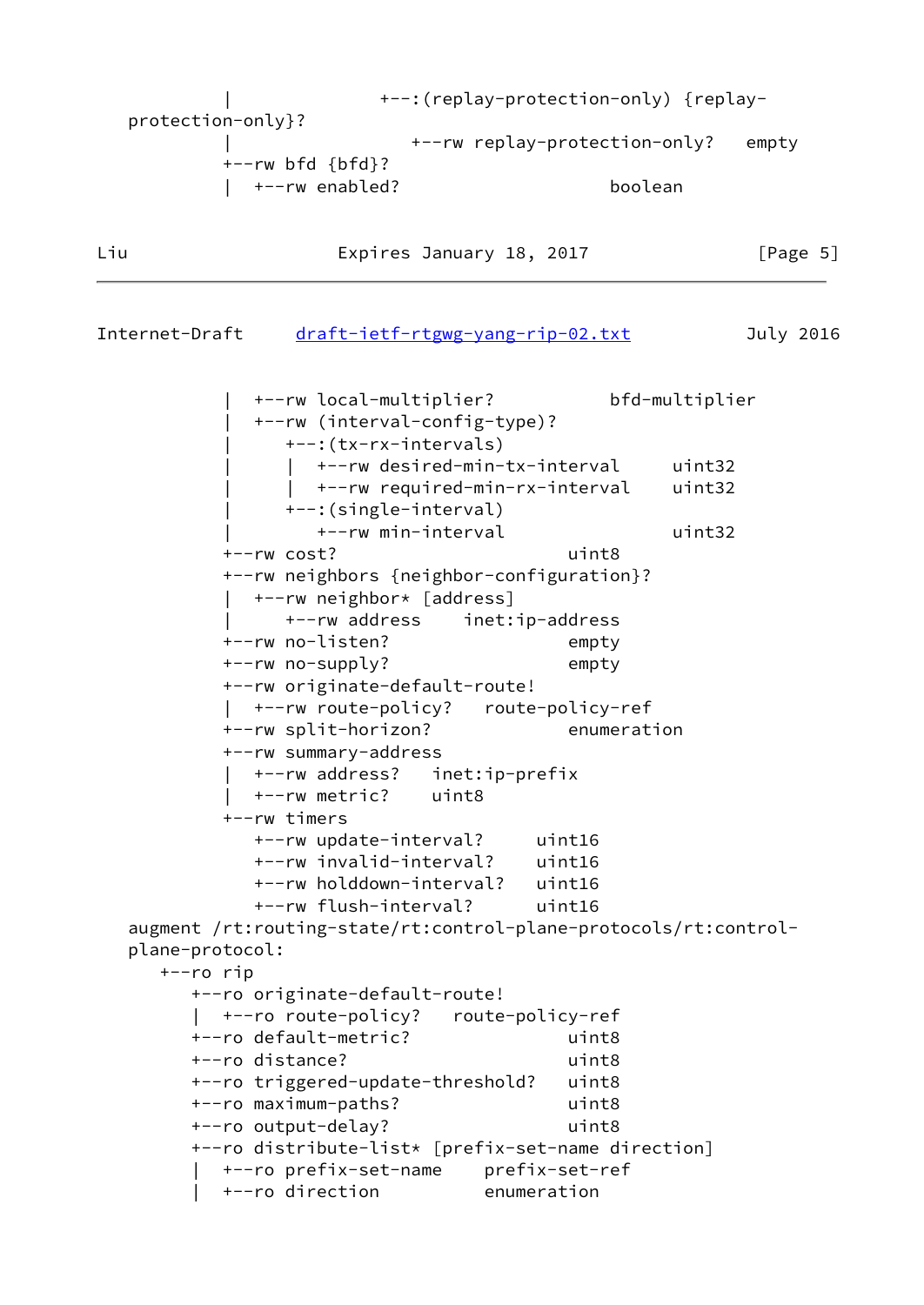| +--ro if-name?               | if:interface-ref |
|------------------------------|------------------|
| +--ro next-triggered-update? | uint32           |
| +--ro num-of-routes?         | uint32           |
| +--ro timers                 |                  |

Liu **Expires January 18, 2017** [Page 6]

```
draft-ietf-rtgwg-yang-rip-02.txt July 2016
```

|         | +--ro update-interval?                   |                                 | uint16             |                  |
|---------|------------------------------------------|---------------------------------|--------------------|------------------|
|         | +--ro invalid-interval?                  |                                 | uint16             |                  |
|         | +--ro holddown-interval?                 |                                 | uint16             |                  |
|         | +--ro flush-interval?                    |                                 | uint16             |                  |
|         | +--ro interface* [interface]             |                                 |                    |                  |
|         | +--ro interface                          |                                 | if:interface-ref   |                  |
|         | +--ro oper-status?                       |                                 | enumeration        |                  |
|         | $+--ro cost?$                            |                                 | uint8              |                  |
|         | +--ro listen?                            |                                 | boolean            |                  |
|         | +--ro next-full-update?                  |                                 | uint32             |                  |
|         | +--ro originate-default-route?           |                                 | boolean            |                  |
|         | +--ro poison-reverse?                    |                                 | boolean            |                  |
|         | +--ro split-horizon?                     |                                 | boolean            |                  |
|         | +--ro supply?                            |                                 | boolean            |                  |
|         | +--ro valid-address?                     |                                 | boolean            |                  |
|         | +--ro timers                             |                                 |                    |                  |
|         |                                          | +--ro update-interval? uint16   |                    |                  |
|         |                                          | +--ro invalid-interval? uint16  |                    |                  |
|         |                                          | +--ro holddown-interval? uint16 |                    |                  |
|         | +--ro flush-interval?                    |                                 | uint16             |                  |
|         | +--ro statistics {interface-statistics}? |                                 |                    |                  |
|         |                                          | +--ro discontinuity-time?       | yang:date-and-time |                  |
|         | +--ro bad-packets-rcvd?                  |                                 | yang: counter32    |                  |
|         | +--ro bad-routes-rcvd?                   |                                 | yang: counter32    |                  |
|         | +--ro updates-sent?                      |                                 | yang: counter32    |                  |
|         | +--ro ipv4                               |                                 |                    |                  |
|         | +--ro neighbors                          |                                 |                    |                  |
|         |                                          | +--ro neighbor* [ipv4-address]  |                    |                  |
|         | +--ro ipv4-address                       |                                 | inet:ipv4-address  |                  |
|         | +--ro last-update?                       |                                 | yang:date-and-time |                  |
|         |                                          | +--ro bad-packets-rcvd?         | yang: counter32    |                  |
|         |                                          | +--ro bad-routes-rcvd?          | yang: counter32    |                  |
|         | +--ro routes                             |                                 |                    |                  |
|         |                                          | +--ro route* [ipv4-prefix]      |                    |                  |
|         | +--ro ipv4-prefix                        |                                 |                    | inet:ipv4-prefix |
|         | +--ro next-hop?                          |                                 |                    | inet:ipv4-       |
| address |                                          |                                 |                    |                  |
|         | +--ro interface?                         |                                 |                    | if:interface-ref |
|         |                                          |                                 |                    |                  |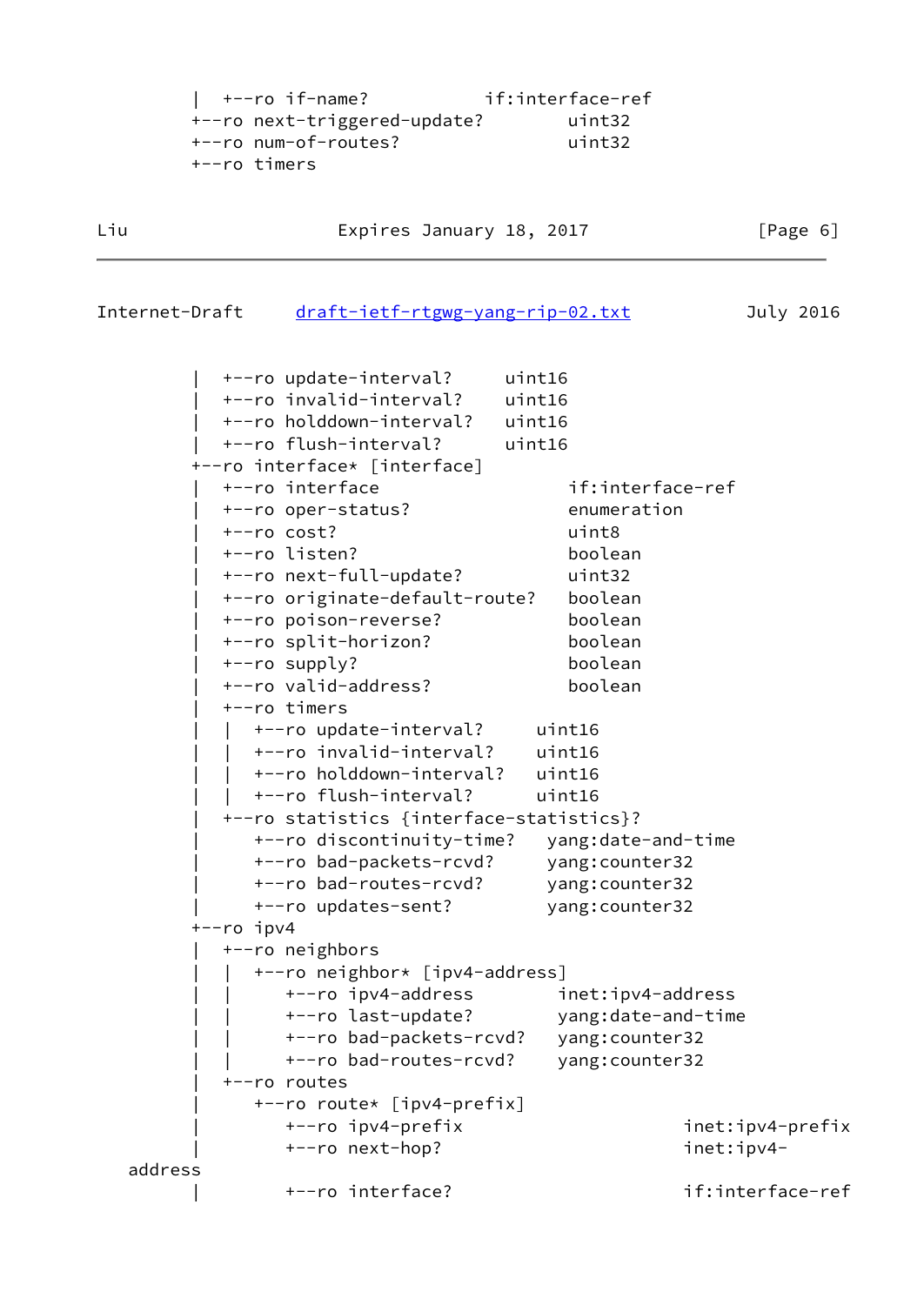|                | +--ro redistributed?<br>+--ro route-type?<br>+--ro metric? |                    | boolean<br>enumeration<br>uint8 |
|----------------|------------------------------------------------------------|--------------------|---------------------------------|
| Liu            | Expires January 18, 2017                                   |                    | [Page $7$ ]                     |
| Internet-Draft | draft-ietf-rtgwg-yang-rip-02.txt                           |                    | July 2016                       |
|                | +--ro expire-time?                                         |                    | uint16                          |
|                | +--ro deleted?                                             |                    | boolean                         |
|                | +--ro holddown?                                            |                    | boolean                         |
|                | +--ro need-triggered-update?                               |                    | boolean                         |
|                | +--ro inactive?                                            |                    | boolean                         |
|                | +--ro flush-expire-before-holddown?                        |                    | boolean                         |
| $+--ro$ ipv6   |                                                            |                    |                                 |
|                | +--ro neighbors<br>+--ro neighbor* [ipv6-address]          |                    |                                 |
|                | +--ro ipv6-address                                         | inet:ipv6-address  |                                 |
|                | +--ro last-update?                                         | yang:date-and-time |                                 |
|                | +--ro bad-packets-rcvd?                                    | yang: counter32    |                                 |
|                | +--ro bad-routes-rcvd?                                     | yang: counter32    |                                 |
|                | +--ro routes                                               |                    |                                 |
|                | +--ro route* [ipv6-prefix]                                 |                    |                                 |
|                | +--ro ipv6-prefix                                          |                    | inet:ipv6-prefix                |
|                | +--ro next-hop?                                            |                    | inet:ipv6-                      |
| address        |                                                            |                    |                                 |
|                | +--ro interface?                                           |                    | if:interface-ref                |
|                | +--ro redistributed?                                       |                    | boolean                         |
|                | +--ro route-type?                                          |                    | enumeration                     |
|                | +--ro metric?                                              |                    | uint8                           |
|                | +--ro expire-time?                                         |                    | uint16                          |
|                | +--ro deleted?                                             |                    | boolean                         |
|                | +--ro holddown?                                            |                    | boolean                         |
|                | +--ro need-triggered-update?                               |                    | boolean                         |
|                | +--ro inactive?                                            |                    | boolean                         |
|                | +--ro flush-expire-before-holddown?                        |                    | boolean                         |
|                | +--ro statistics {global-statistics}?                      |                    |                                 |
|                | +--ro discontinuity-time?                                  | yang:date-and-time |                                 |
|                | +--ro requests-rcvd?                                       | yang: counter32    |                                 |
|                | +--ro requests-sent?                                       | yang: counter32    |                                 |
|                | +--ro responses-rcvd?                                      | yang: counter32    |                                 |
|                | +--ro responses-sent?                                      | yang: counter32    |                                 |
| rpcs:          |                                                            |                    |                                 |
| $+---w$ input  | +---x clear-rip-route                                      |                    |                                 |
|                | +---w rip-instance?<br>Leafref                             |                    |                                 |
|                |                                                            |                    |                                 |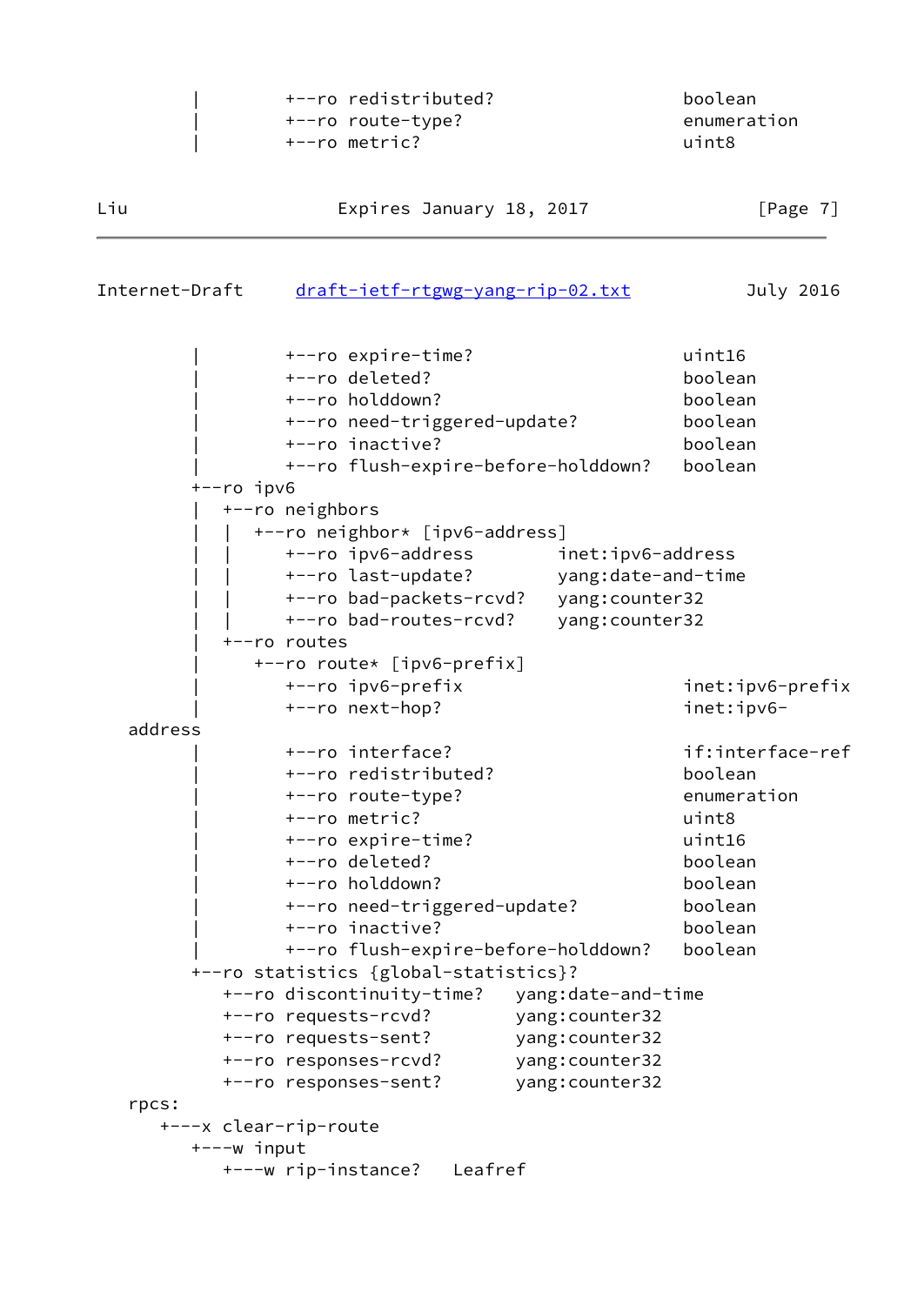#### <span id="page-8-1"></span>Internet-Draft [draft-ietf-rtgwg-yang-rip-02.txt](https://datatracker.ietf.org/doc/pdf/draft-ietf-rtgwg-yang-rip-02.txt) July 2016

```
3. RIP YANG module
```

```
 <CODE BEGINS> file "ietf-rip@2016-07-08.yang"
module ietf-rip {
  namespace "urn:ietf:params:xml:ns:yang:ietf-rip";
  // replace with IANA namespace when assigned
  prefix rip;
  import ietf-inet-types {
    prefix "inet";
  }
  import ietf-yang-types {
    prefix "yang";
  }
  import ietf-interfaces {
    prefix "if";
  }
  import ietf-ip {
    prefix "ip";
  }
  import ietf-routing {
    prefix "rt";
  }
  import ietf-key-chain {
    prefix "key-chain";
  }
  import ietf-bfd {
    prefix "bfd";
  }
  import ietf-ospf {
    prefix "ospf";
  }
```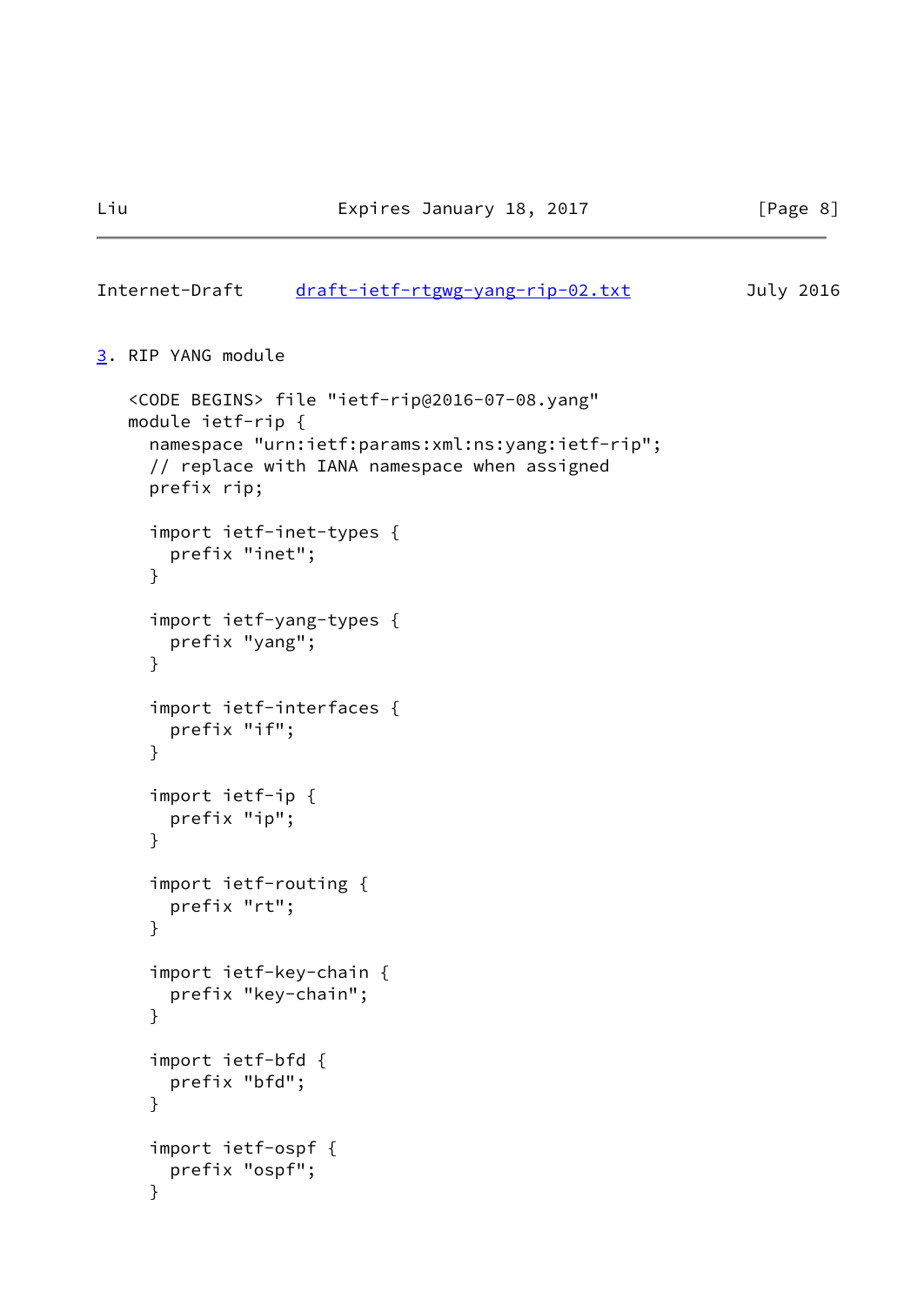```
 organization "TBD";
```

```
 contact "TBD";
description
  "This YANG module defines a model for managing Routing
   Information Protocol (RIP), including RIP version 2 and RIPng.";
revision 2016-07-08 {
  description
    "Initial revision.";
  reference
   RFC 2453: RIP Version 2.
     RFC 2080: RIPng for IPv6.
    RFC 1724: RIP Version 2 MIB Extension.";
}
/*
* Features
*/
feature bfd {
  description
    "This feature indicates that the system supports BFD.";
}
feature bfd-protocol-parms {
  description
    "BFD protocol specific parameters support.";
}
feature global-statistics {
  description
    "This feature indicates that the system supports collecting
     global statistic data.";
}
feature interface-statistics {
  description
    "This feature indicates that the system supports collecting
     per-interface statistic data.";
}
```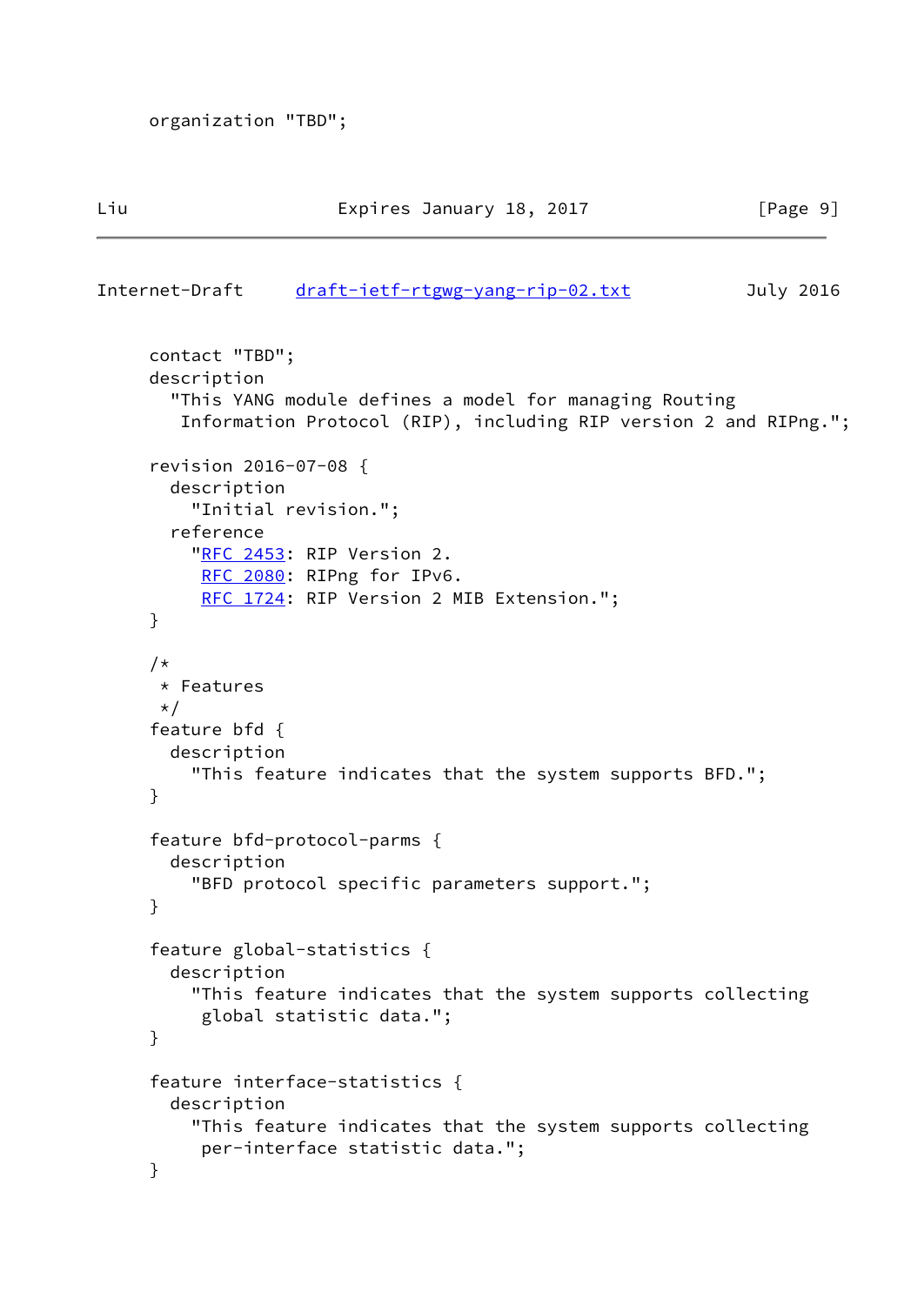| Liu                                                              | Expires January 18, 2017                                                              | [Page 10] |
|------------------------------------------------------------------|---------------------------------------------------------------------------------------|-----------|
| Internet-Draft                                                   | draft-ietf-rtgwg-yang-rip-02.txt                                                      | July 2016 |
| }                                                                | "This feature indicates that the system supports<br>neighbor configuration.";         |           |
| $/\star$<br>* Typedefs<br>$\star/$                               |                                                                                       |           |
| typedef prefix-set-ref {<br>type string;<br>description<br>}     | "A type for a reference to a prefix list.";                                           |           |
| typedef route-policy-ref {<br>type string;<br>description<br>}   | "A type for a reference to a route policy.";                                          |           |
| $/\star$<br>* Identities<br>$\star/$                             |                                                                                       |           |
| identity rip {<br>}                                              | base "rt: routing-protocol";<br>description "Identity for the RIP routing protocol."; |           |
| identity ripv2 {<br>base "rip:rip";<br>description "RIPv2";<br>} |                                                                                       |           |
| identity ripng {<br>base "rip:rip";<br>description "RIPng";<br>} |                                                                                       |           |
| $/\star$                                                         |                                                                                       |           |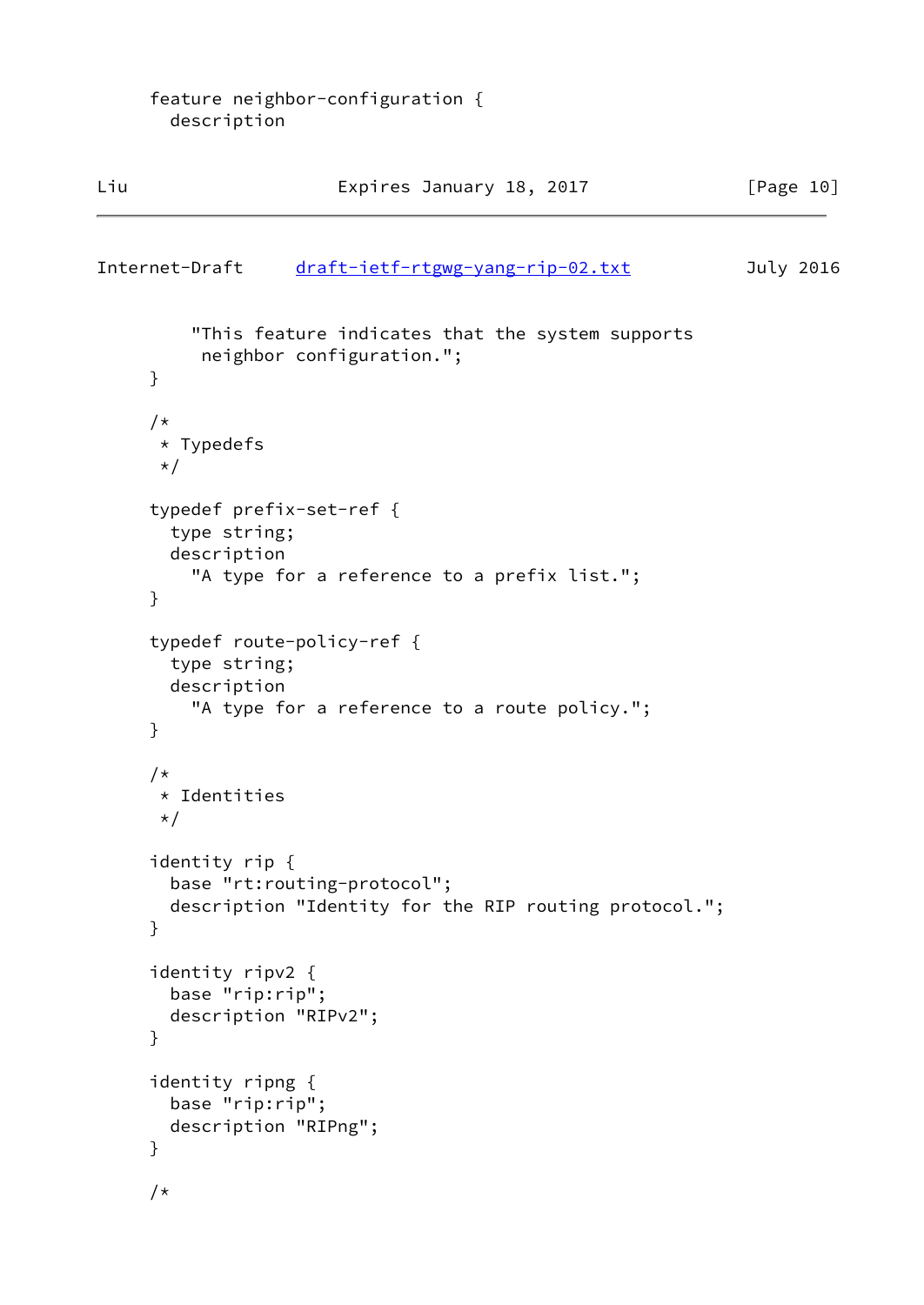```
draft-ietf-rtgwg-yang-rip-02.txt July 2016
```

```
 */
```

```
 grouping originate-default-route-container {
       description
         "Container for setting of originating default route.";
       container originate-default-route {
         presence "Present if originating default route is enabled.";
         description
           "Injects the default route into the RIP or RIPng
            instance.";
         leaf route-policy {
           type route-policy-ref;
           description
             "The conditions of the route policy are applied to the
              default route.";
         }
      }
     }
    grouping redistribute-container {
       description
         "Container of redistribute attributes.";
       container redistribute {
         description
           "Redistributes routes learned from other routing protocols
            into the RIP routing instance.";
         list bgp {
           key "asn";
           description
             "Redistributes routes from the specified BGP autonomous
              system (AS) into the RIP routing instance.";
           leaf asn {
             type inet:as-number;
             description
               "BFP autonomous system (AS) number.";
}
           uses redistribute-route-policy-attributes;
}
         container cg-nat {
           presence
```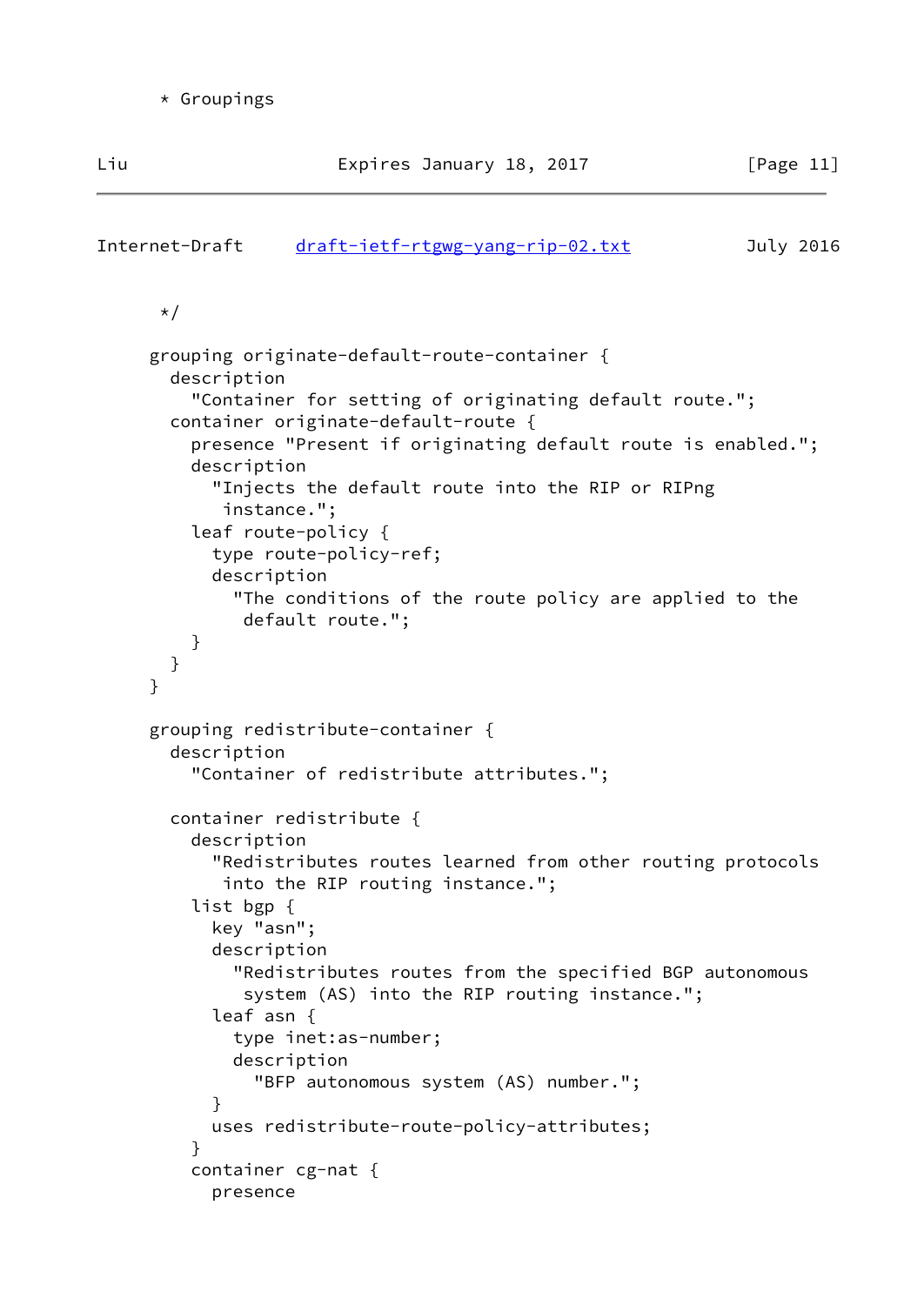```
Internet-Draft draft-ietf-rtgwg-yang-rip-02.txt July 2016
             "Present if Carrier Grade Network Address Translation
              (CGNAT) routes are redistributed.";
           description
             "Carrier Grade Network Address Translation (CGNAT)
              routes.";
           uses redistribute-route-policy-attributes;
}
         container connected {
          presence
             "Present if directly attached network routes are
              redistributed.";
           description
             "Redistributes directly attached networks into the RIP
              routing instance.";
           uses redistribute-route-policy-attributes;
}
         container ipsec {
           presence
             "Present if IP security routing instance routes
              are redistributed.";
           description
             "Redistributes routes from the IP security routing
              instance into the RIP routing instance.";
          uses redistribute-route-policy-attributes;
}
         list isis {
          key "instance";
           description
             "Redistributes ISIS routes.";
           leaf instance {
             type leafref {
              path "../../../../../rt:control-plane-protocol/rt:name";
}
             must "../../../../../rt:control-plane-protocol"
               + "[rt:name = current()]/type = 'isis'" {
               description
                 "The type of the routing protocol must be 'isis'";
}
             description
               "Redistributes routes from the specified IS-IS routing
                instance into the RIP routing instance.";
```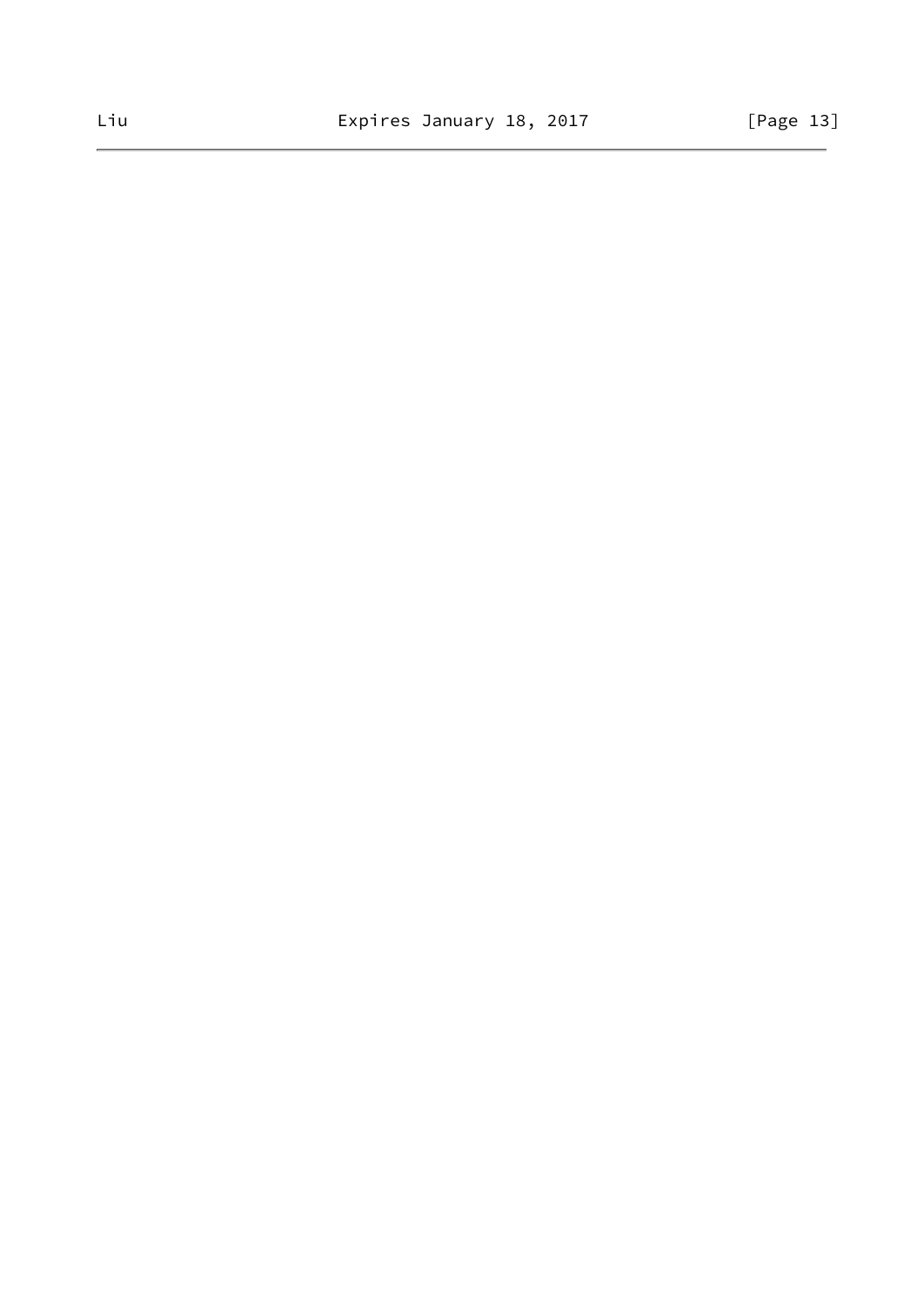```
 }
          leaf level {
            type enumeration {
             enum 1 \{ description "ISIS level 1 routes.";
}
              enum 2 {
                description "ISIS level 1 routes.";
}
              enum 1-2 {
                description "ISIS level 1-2 routes.";
}
}
            description
              "ISIS level.";
}
          uses redistribute-route-policy-attributes;
}
        container nat {
          presence
            "Present if Network Address Translation (NAT) routes
             are redistributed.";
          description
            "Redistributes Network Address Translation (NAT)
             routes into the RIP routing instance.";
          uses redistribute-route-policy-attributes;
}
        list ospfv2 {
         when "\ldots/\ldots/\ldotsrt:type = 'rip:ripv2'" {
            description
              "Applicable to RIPv2.";
}
          key "instance";
          description
            "Redistributes routes from the specified OSPF routing
             instance into the RIP routing instance.";
          leaf instance {
            type leafref {
              path "../../../../../rt:control-plane-protocol/rt:name";
}
            must "../../../../../rt:control-plane-protocol"
```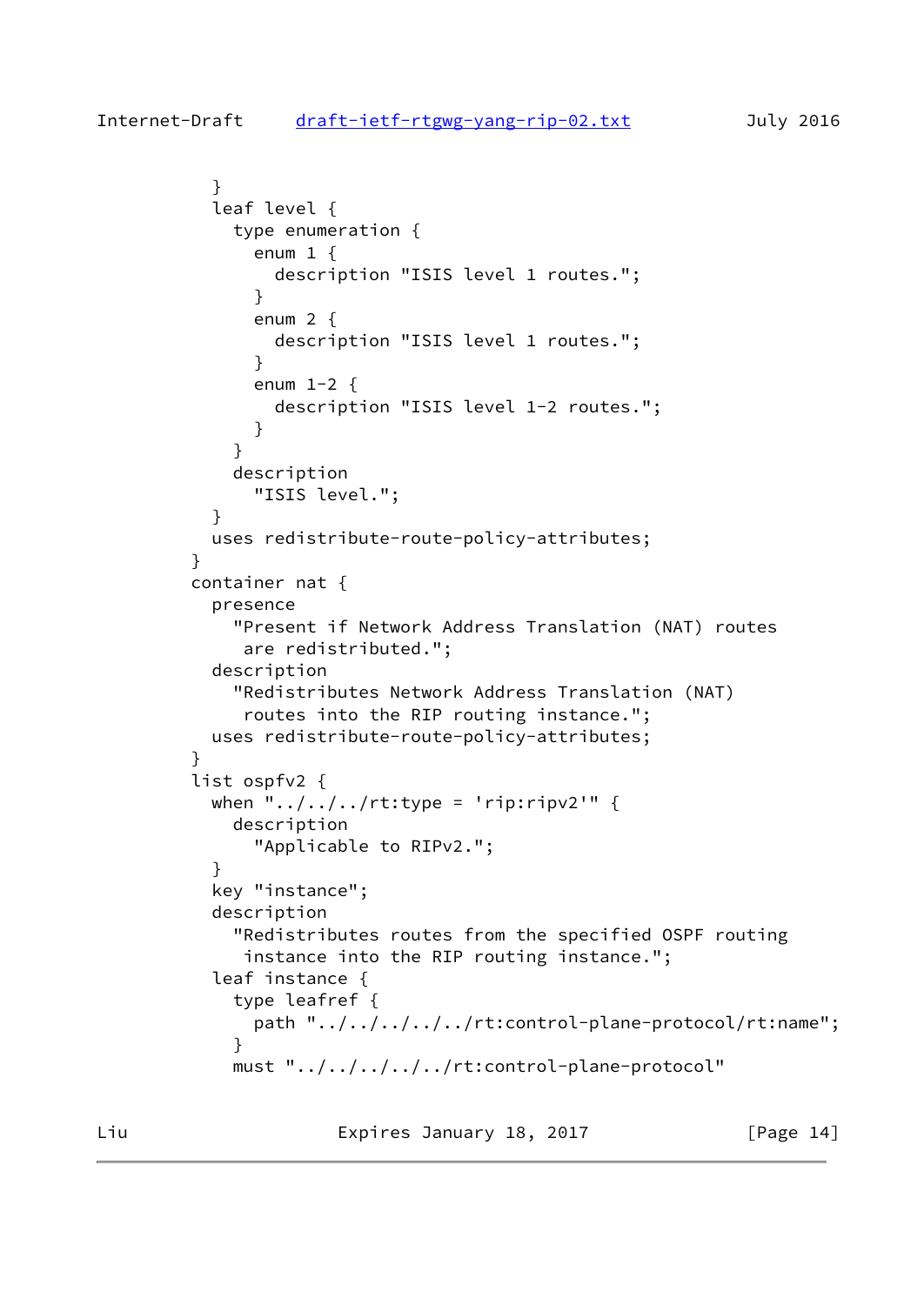```
 + "[rt:name = current()]/type = 'ospfv2'" {
              description
                "The type of the routing protocol must be 'ospfv2'";
}
            description
              "OSPF instance ID. Redistributes routes from the
               specified OSPF routing instance into the RIP routing
               instance. ";
}
          leaf route-type {
            type ospf:route-type;
            description
              "Redistributes only those OSPF routes matching the
               specified route type into the RIP routing instance.";
}
          uses redistribute-route-policy-attributes;
}
        list ospfv3 {
         when "\ldots/\ldots/\ldotsrt:type = 'rip:ripng'" {
            description
              "Applicable to RIPng.";
}
          key "instance";
          description
            "Redistributes routes from the specified OSPF routing
             instance into the RIP routing instance.";
          leaf instance {
            type leafref {
              path "../../../../../rt:control-plane-protocol/rt:name";
}
            must "../../../../../rt:control-plane-protocol"
              + "[rt:name = current()]/type = 'ospfv3'" {
              description
                "The type of the routing protocol must be 'ospfv3'";
}
            description
              "OSPF instance ID. Redistributes routes from the
               specified OSPF routing instance into the RIP routing
               instance. ";
}
          leaf route-type {
```
Liu **Expires January 18, 2017** [Page 15]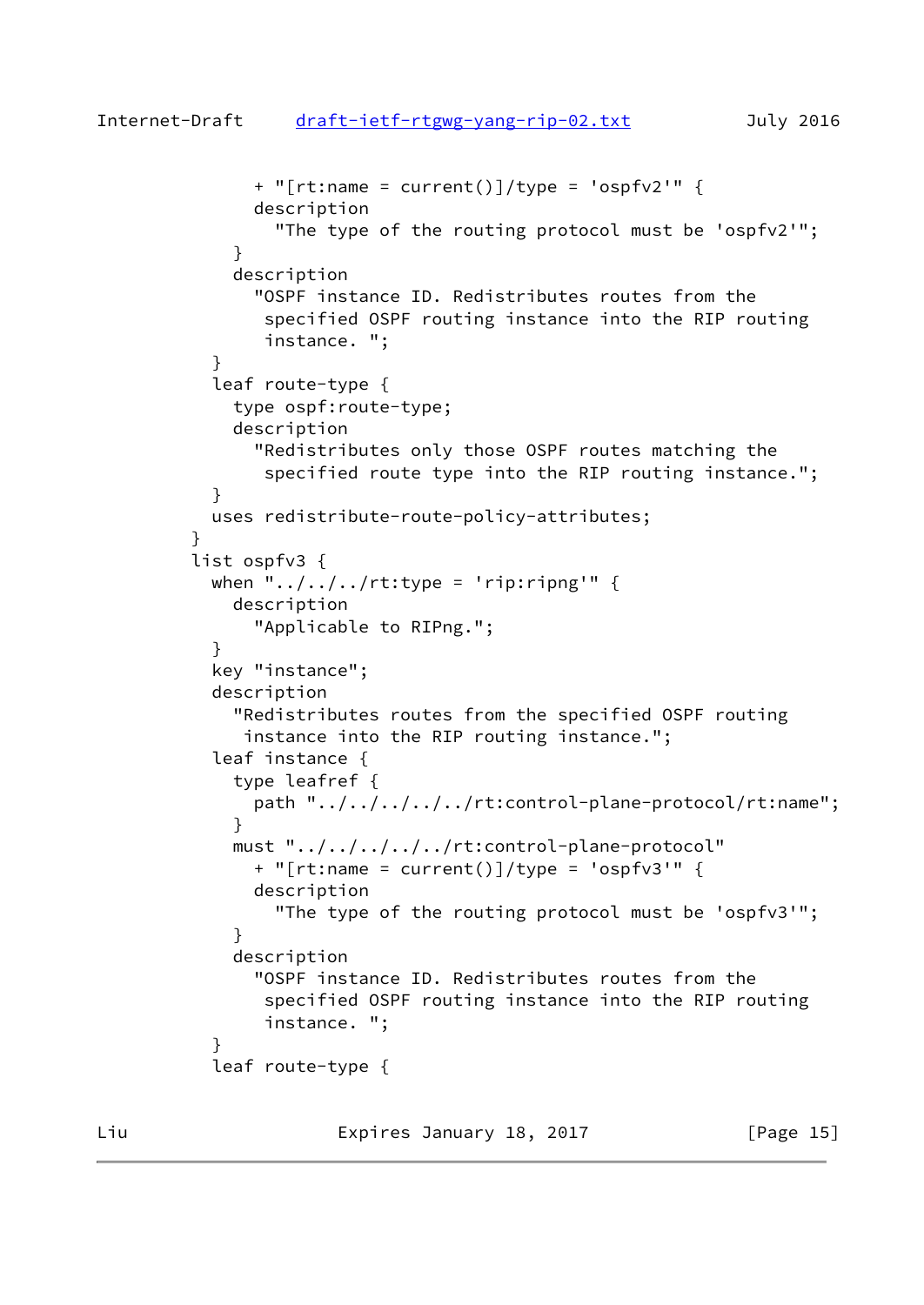```
 type ospf:route-type;
            description
              "Redistributes only those OSPF routes matching the
               specified route type into the RIP routing instance.";
}
          uses redistribute-route-policy-attributes;
}
        list ripv2 {
         when "\ldots/\ldots/\ldotsrt:type = 'rip:ripv2'" {
            description
              "Applicable to RIPv2.";
}
          key "instance";
          description
            "Redistributes routes from another RIP routing instance
             into the current RIP routing instance.";
          leaf instance {
            type leafref {
              path "../../../../../rt:control-plane-protocol/rt:name";
}
            must "../../../../../rt:control-plane-protocol"
              + "[rt:name = current()]/type = 'ripv2'" {
              description
                "The type of the routing protocol must be 'ripv2'";
}
            description
              "Redistributes routes from the specified RIP routing
               instance into the RIP routing instance.";
}
          uses redistribute-route-policy-attributes;
}
        list ripng {
         when "\ldots,,,,,,rt:type = 'rip:ripng'" {
            description
              "Applicable to RIPng.";
}
          key "instance";
          description
            "Redistributes routes from another RIPng routing instance
             into the current RIPng routing instance.";
          leaf instance {
```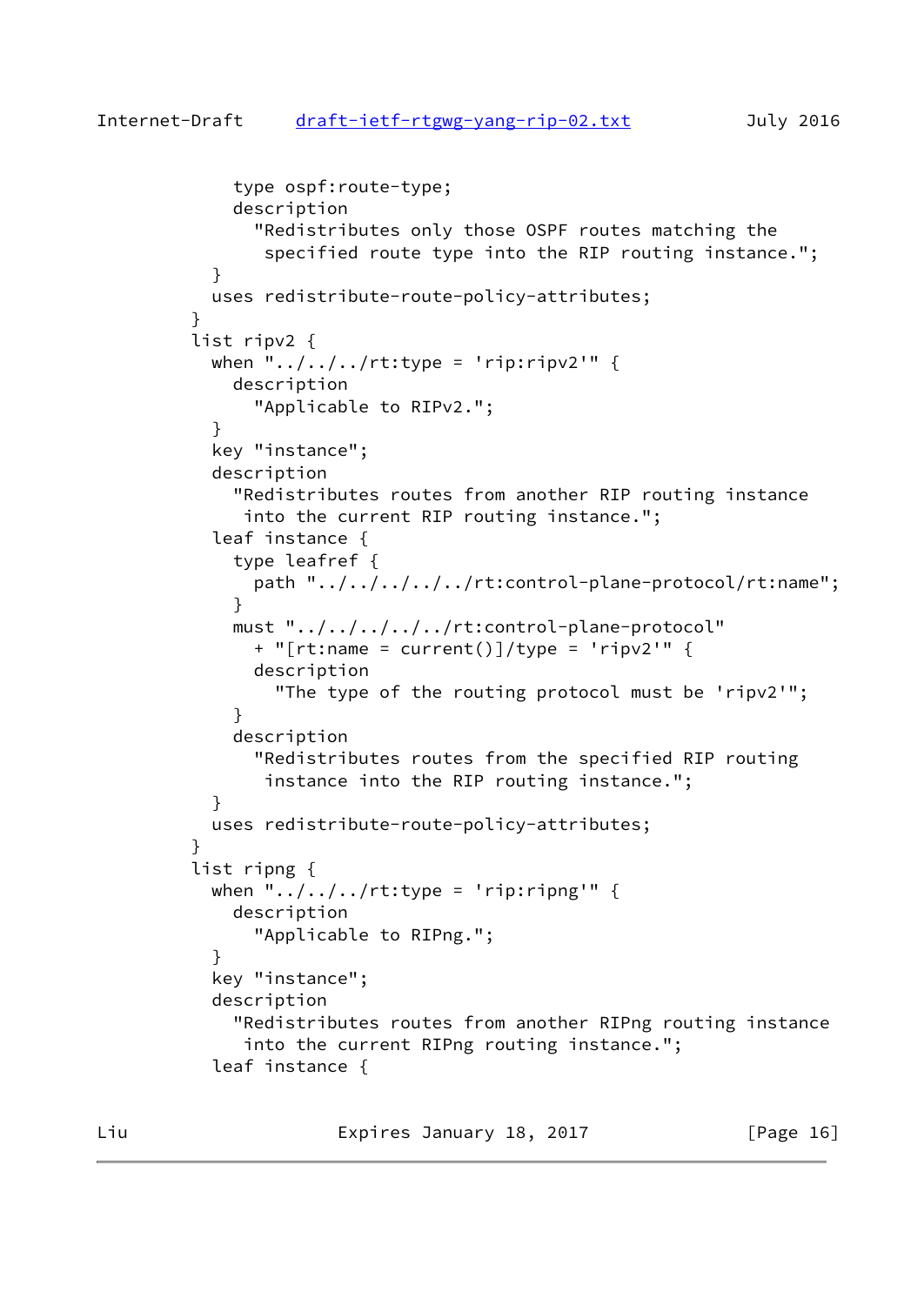```
 type leafref {
              path "../../../../../rt:control-plane-protocol/rt:name";
}
            must "../../../../../rt:control-plane-protocol"
             + "[rt:name = current()]/type = 'ripng'" {
              description
                "The type of the routing protocol must be 'ripng'";
}
            description
              "Redistributes routes from the specified RIPng routing
               instance into the RIPng routing instance.";
}
          uses redistribute-route-policy-attributes;
}
        container static {
          presence "Present if redistributing static routes.";
          description
            "Redistributes static routes into the RIP routing
             instance.";
          uses redistribute-route-policy-attributes;
}
      } // redistribute
    } // redistribute-container
    grouping redistribute-route-policy-attributes {
      description
         "Attributes for redistributing a route policy.";
      leaf metric {
        type uint8 {
          range 0..16;
}
        description
          "Metric used for the redistributed route. If a metric is
           not specified, the metric configured with the
           default-metric attribute in RIP router configuration is
           used. If the default-metric attribute has not been
           configured, the default metric for redistributed routes
           is 0.";
      }
      leaf route-policy {
        type route-policy-ref;
```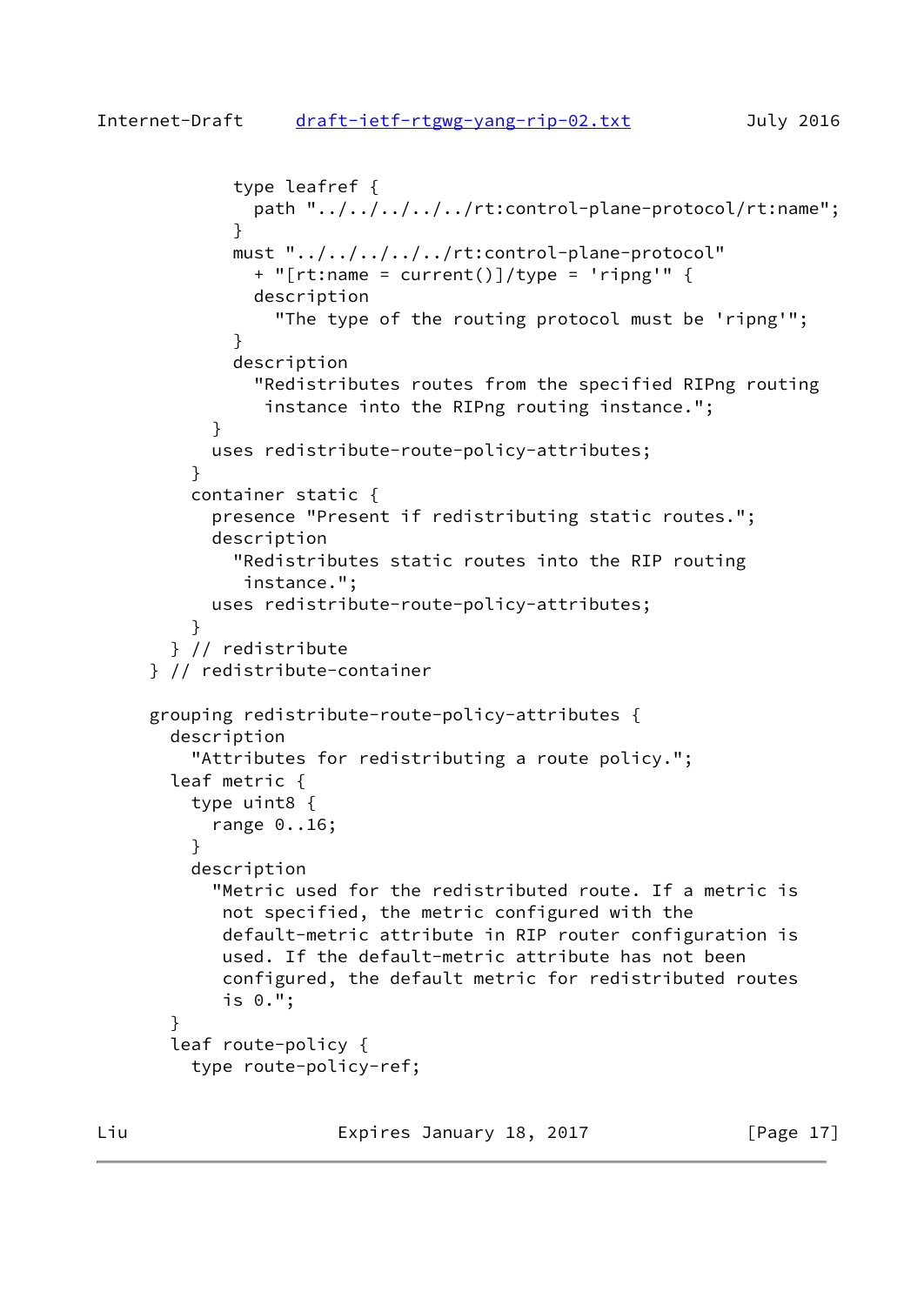```
 description
           "Applies the conditions of the specified route policy to
            routes that are redistributed into the RIP routing
            instance.";
      }
    } // redistribute-route-policy-attributes
    grouping timers-container {
      description
         "Container for settings of basic timers";
      container timers {
        must "invalid-interval >= (update-interval \star 3)" {
           description
             "invalid-interval must be at least three times the value
              for the update-interval argument.";
}
         must "flush-interval > invalid-interval" {
           description
             "flush-interval must be larger than the value for the
              invalid-interval argument";
         }
         description
           "Timers for the specified RIP or RIPng instance or
            interface.";
         leaf update-interval {
           type uint16 {
             range 1..32767;
}
           units seconds;
           default 30;
           description
             "Interval at which RIP or RIPng updates are sent.";
}
         leaf invalid-interval {
           type uint16 {
             range 1..32767;
}
           units seconds;
           default 180;
           description
             "Interval before a route is declared invalid after no
```
Liu **Expires January 18, 2017** [Page 18]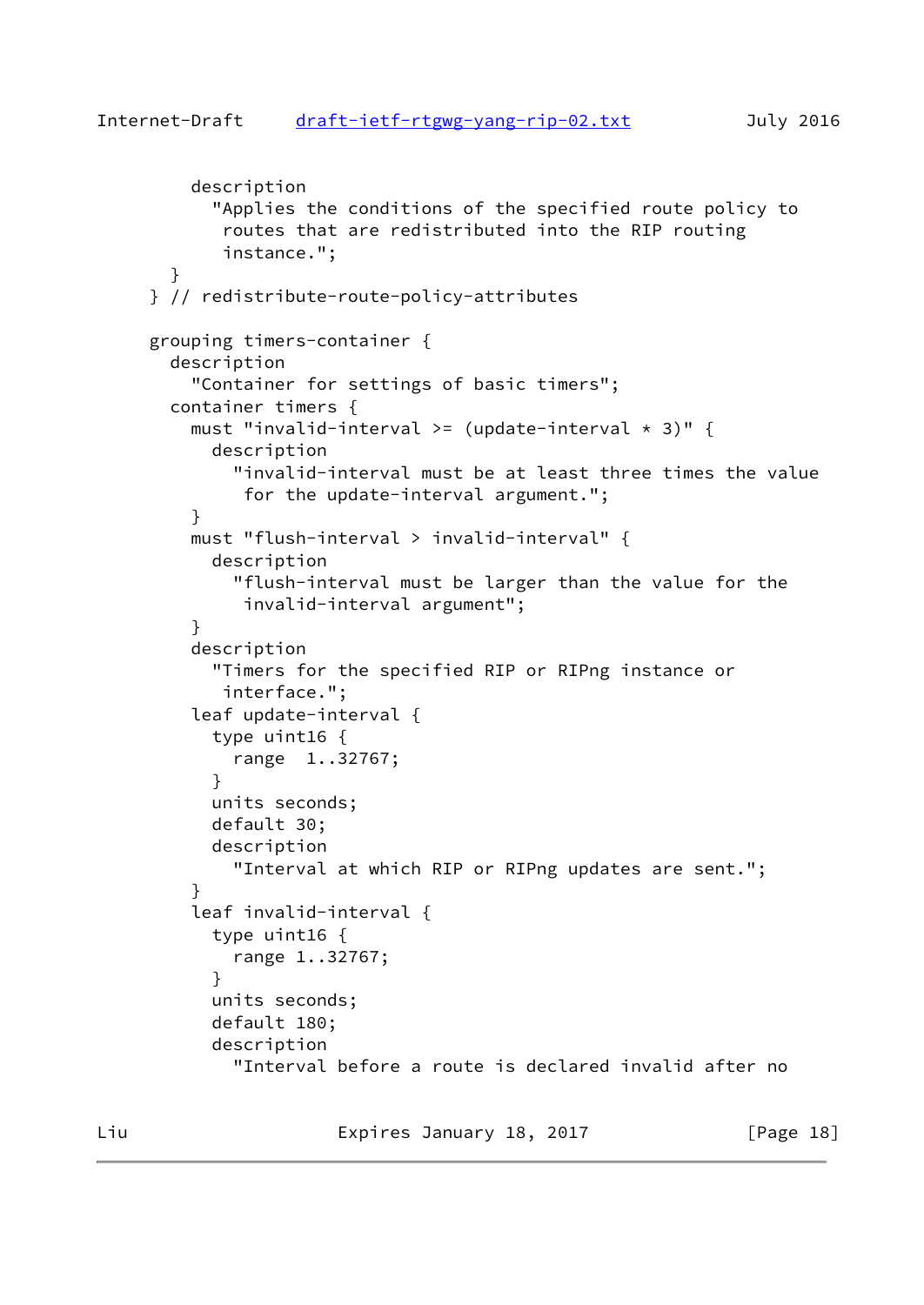```
 updates are received. This value is at least three times
              the value for the update-interval argument.";
}
        leaf holddown-interval {
          type uint16 {
             range 1..32767;
}
          units seconds;
          default 180;
          description
             "Interval before better routes are released.";
}
        leaf flush-interval {
          type uint16 {
             range 1..32767;
}
          units seconds;
          default 240;
          description
             "Interval before a route is flushed from the routing
             table. This value must be larger than the value for the
             invalid-interval argument.";
}
      } // timers
    }
    grouping global-attributes {
      description
        "Global configuration and state attributes.";
      uses originate-default-route-container;
      leaf default-metric {
        type uint8 {
          range 0..16;
}
        default 0;
        description
          "Set the default metric.";
      }
      leaf distance {
```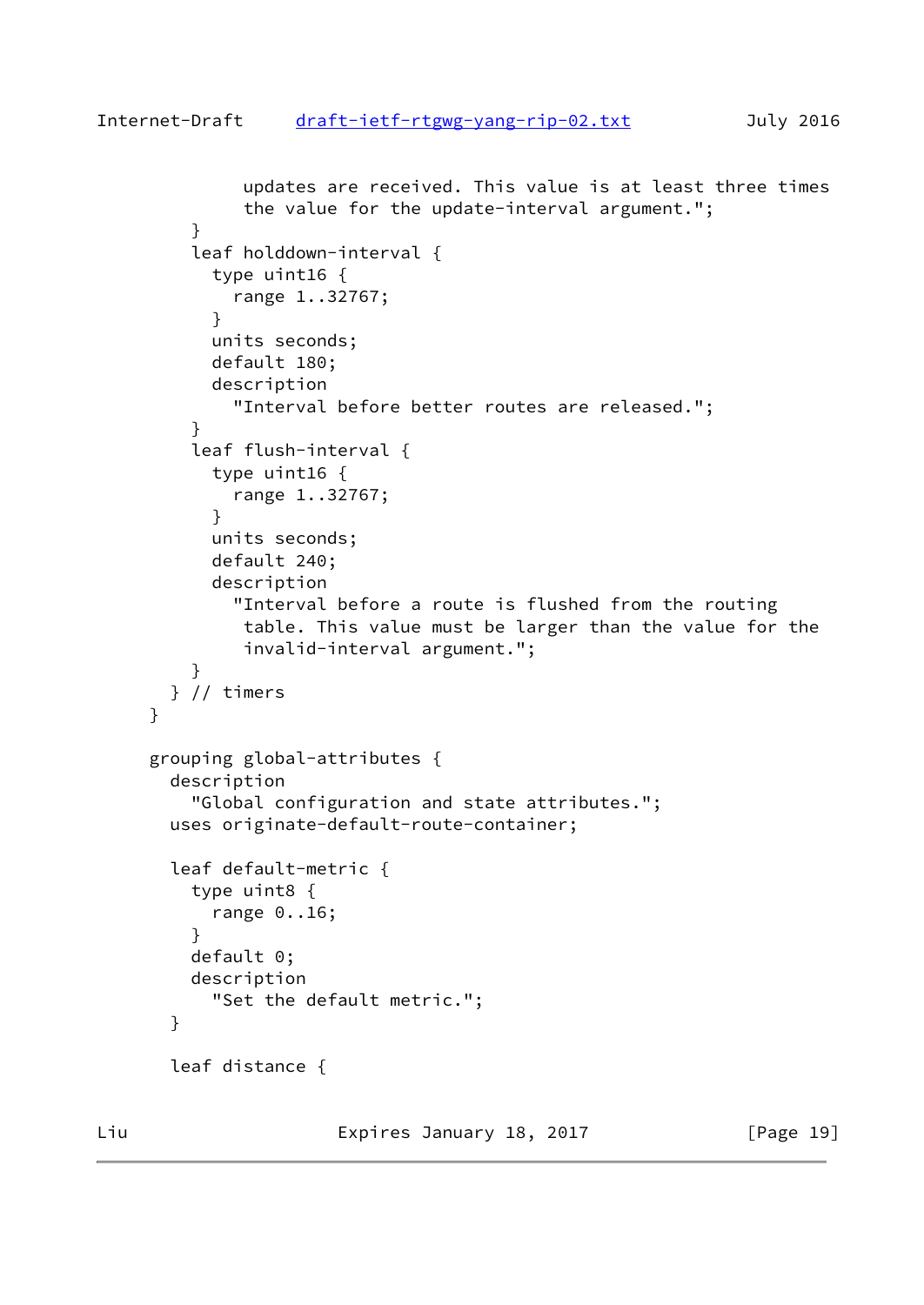```
 type uint8 {
           range 1..255;
}
         default 120;
         description
           "The administrative distance of the RIP or RIPng for the
            current RIP or RIPng instance.";
       }
       leaf triggered-update-threshold {
         type uint8 {
           range 1..30;
         }
         units seconds;
         default 5;
         description
           "This attribute is used to suppress triggered updates.
            When the arrival of a regularly scheduled update matches the
            number of seconds or is less than the number seconds
            configured with this attribute, the triggered update is
            suppressed.";
       }
       leaf maximum-paths {
         type uint8 {
           range 1..16;
         }
         default 8;
         description
           "The number of multiple equal-cost RIP or RIPng routes
            that can be used as the best paths for balancing the load
            of outgoing traffic packets.";
       }
       leaf output-delay {
         type uint8 {
           range 1..50;
}
         units milliseconds;
         description
           "A delay time between packets sent in multipacket
```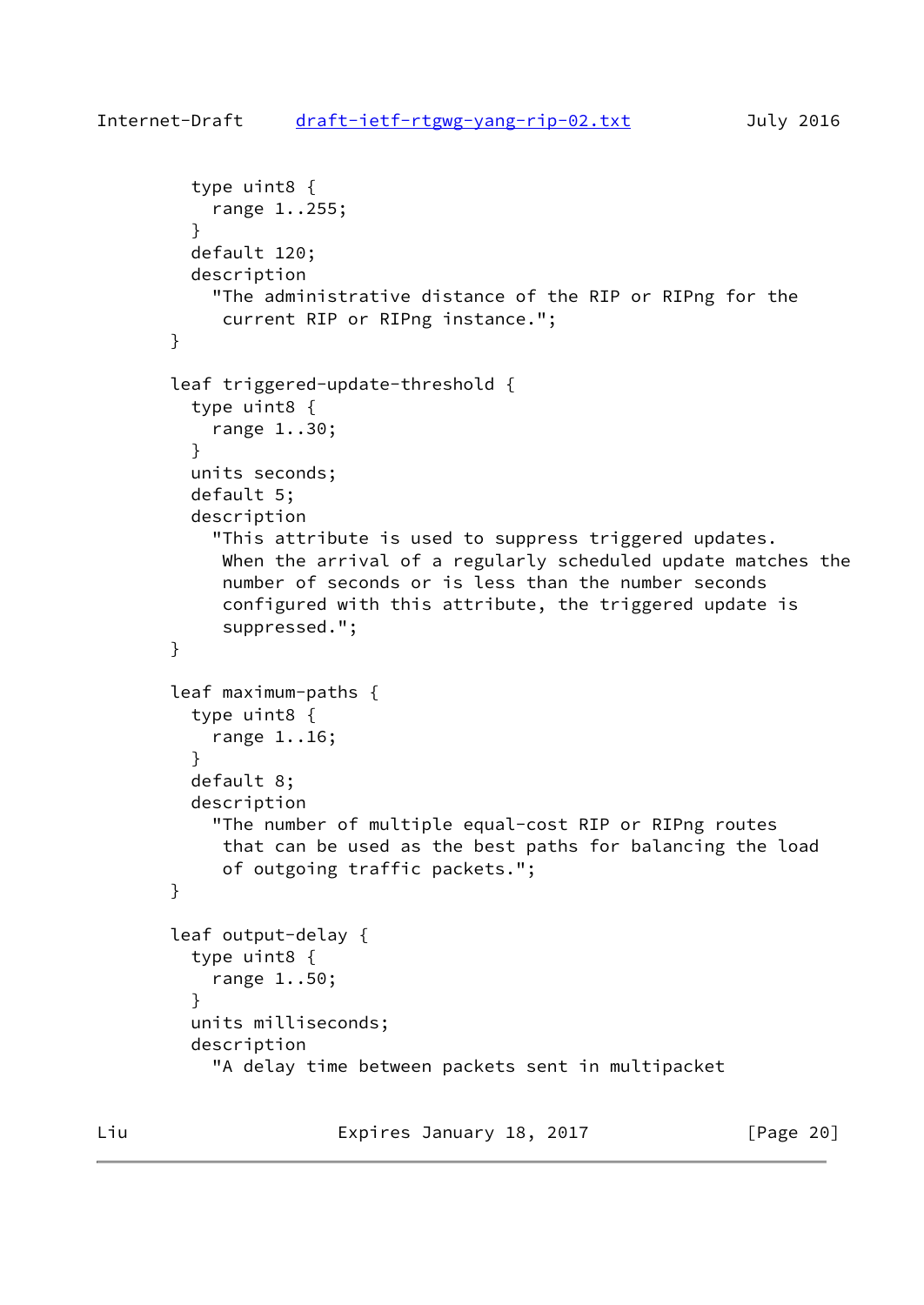```
 RIP or RIPng updates.";
      }
    } // global-attributes
    grouping distribute-lists {
      description
         "Grouping for distribute lists.";
      list distribute-list {
         key "prefix-set-name direction";
         description
           "List of distribute-lists, which are used to filter in-coming
            or out-going routing updates.";
         leaf prefix-set-name {
           type prefix-set-ref;
           description
             "Reference to a prefix list to be applied to RIP or
              RIPng packets.";
         }
         leaf direction {
           type enumeration {
             enum "in" {
               description
                 "Apply the distribute-list to in-coming routes.";
}
             enum "out" {
               description
                 "Apply the distribute-list to out-going routes.";
}
}
           description
             "Direction of the routing updates.";
         }
         leaf if-name {
           type if:interface-ref;
           description
             "Reference to an interface to which the prefix list is
              applied.";
         }
```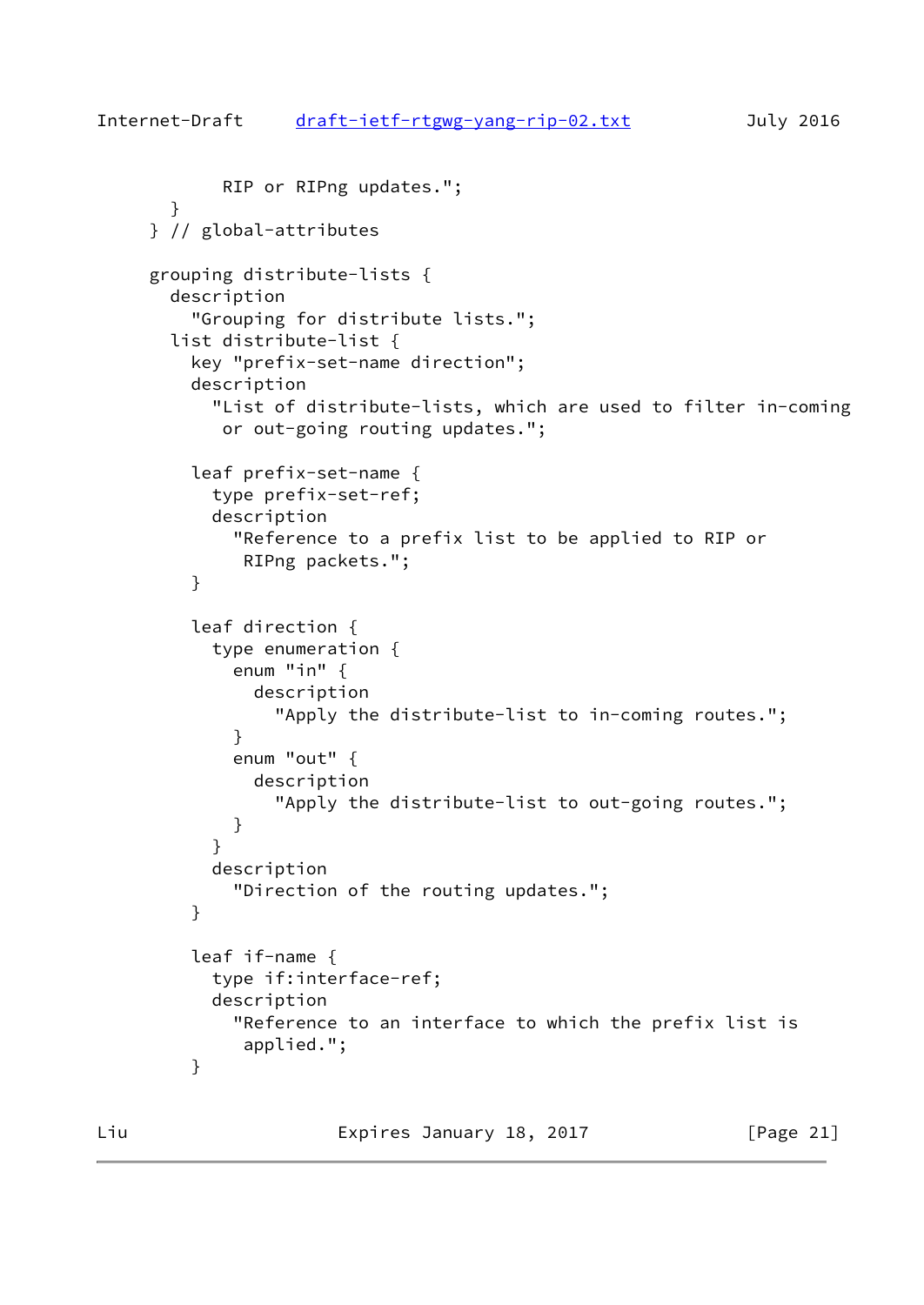```
 }
    } // distribute-lists
    grouping route-attributes {
      description
        "Grouping for route attributes.";
      leaf redistributed {
        type boolean;
        description
           "Redistributed routes";
      }
      leaf route-type {
        type enumeration {
          enum connected {
            description "Connected route.";
}
          enum external {
            description "External route.";
}
          enum external-backup {
            description "External backup route.";
}
          enum rip {
            description "RIP route.";
}
}
        description
          "Route type.";
}
      leaf metric {
        type uint8 {
           range 0..16;
        }
        description "Route metric.";
      }
      leaf expire-time {
        type uint16;
        description "Expiration time.";
      }
      leaf deleted {
```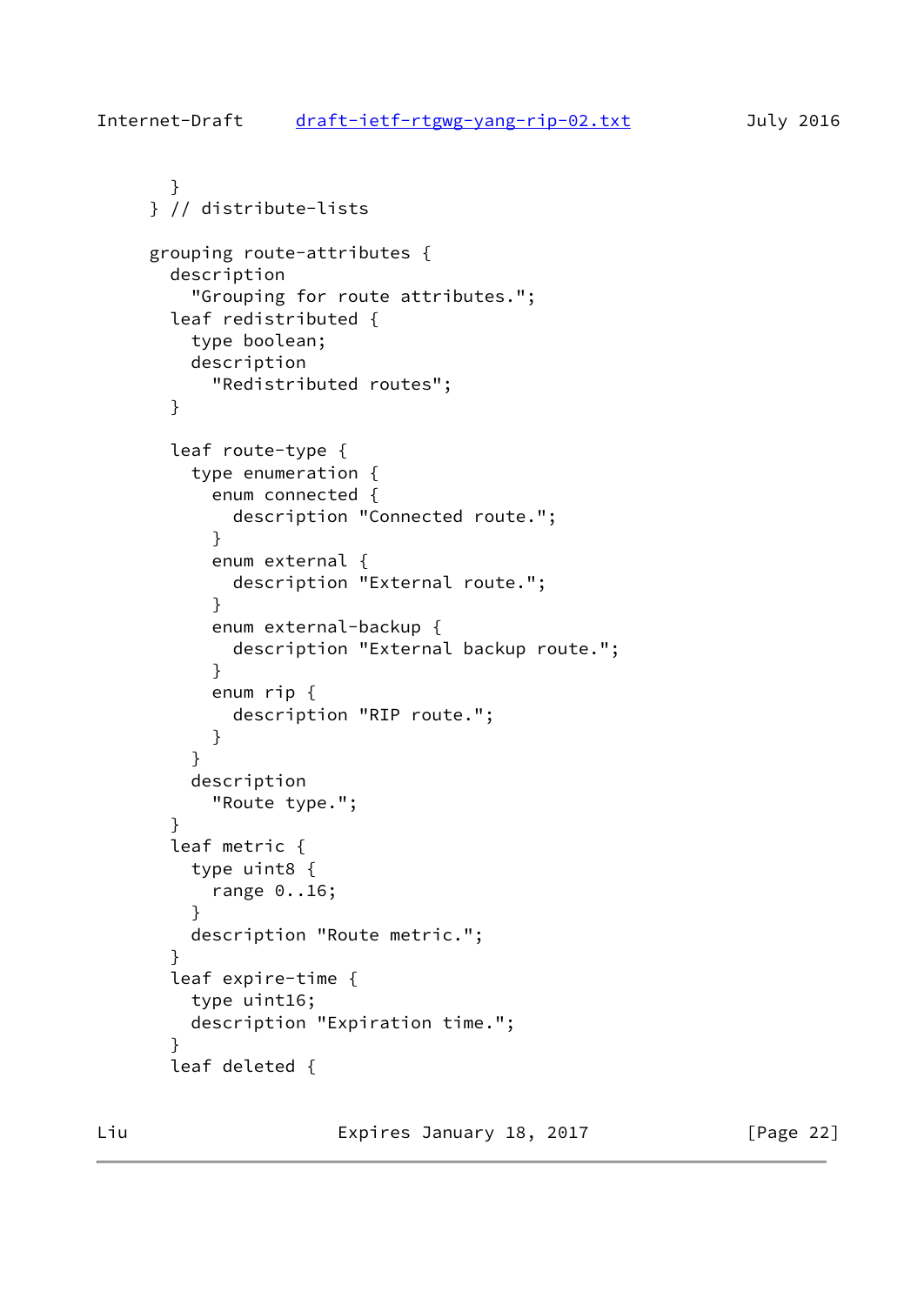```
 type boolean;
         description "Deleted route.";
       }
       leaf holddown {
         type boolean;
         description "Holddown route.";
       }
       leaf need-triggered-update {
         type boolean;
         description "The route needs triggered update.";
       }
       leaf inactive {
         type boolean;
         description "The route is inactive.";
}
       leaf flush-expire-before-holddown {
         type boolean;
         description
           "The flush timer expired before holddown time.";
       }
     } // route-attribute
     /*
      * Configuration data nodes
      */
     augment "/rt:routing/rt:control-plane-protocols/"
       + "rt:control-plane-protocol" {
      when "rt:type = 'rip:ripv2' or rt:type = 'rip:ripng'" {
         description
           "This augment is only valid for a routing protocol instance
            of RIP (type 'ripv2' or 'ripng').";
       }
       description "RIP augmentation.";
       container rip {
         description
           "RIP configuration data.";
         uses global-attributes;
         uses distribute-lists;
```
Liu Expires January 18, 2017 [Page 23]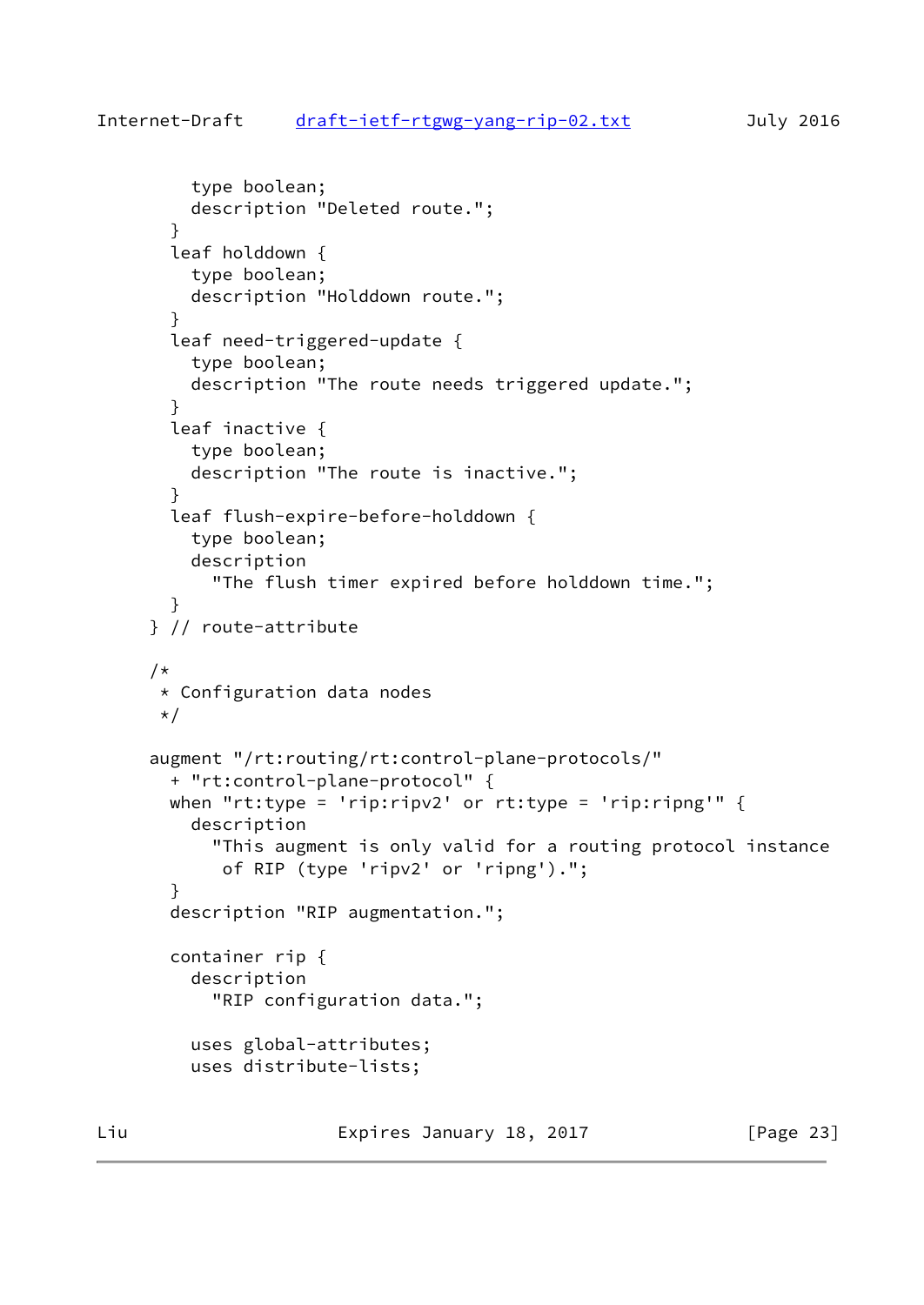```
 uses redistribute-container;
         uses timers-container;
         list interface {
           key "interface";
           description
             "List of RIP interfaces.";
           leaf interface {
             type if:interface-ref;
            must "(.../../rt:type = 'rip:ripv2' and "
               + "/if:interfaces/if:interface[name=current()]/"
               + "ip:ipv4) or "
              + "(../../../rt:type = 'rip:ripng' and "
               + "/if:interfaces/if:interface[name=current()]/"
               + "ip:ipv6)" {
               error-message "Invalid interface type.";
               description
                 "RIPv2 can be enabled on IPv4 interfae, and
                  RIPng can be enabled on IPv6 interface.";
}
             description
               "Enable RIP on this interface.";
}
           container authentication {
            when "\ldots/\ldots/\ldots/\taut:type = 'rip:ripv2'" {
               description "Only applicable to RIPv2.";
}
             description
               "Enables authentication and specifies the authentication
                scheme for the RIP interface";
             choice auth-type-selection {
               description
                 "Specify the authentication scheme.
                  The use of the key-chain reference here is:
                  1) Designed to align with other proposed protocol
                  models.
                  2) Not finalized, pending resolution of alignment with
                  the RFC published KeyTables information model.";
               case auth-key-chain {
                 leaf key-chain {
```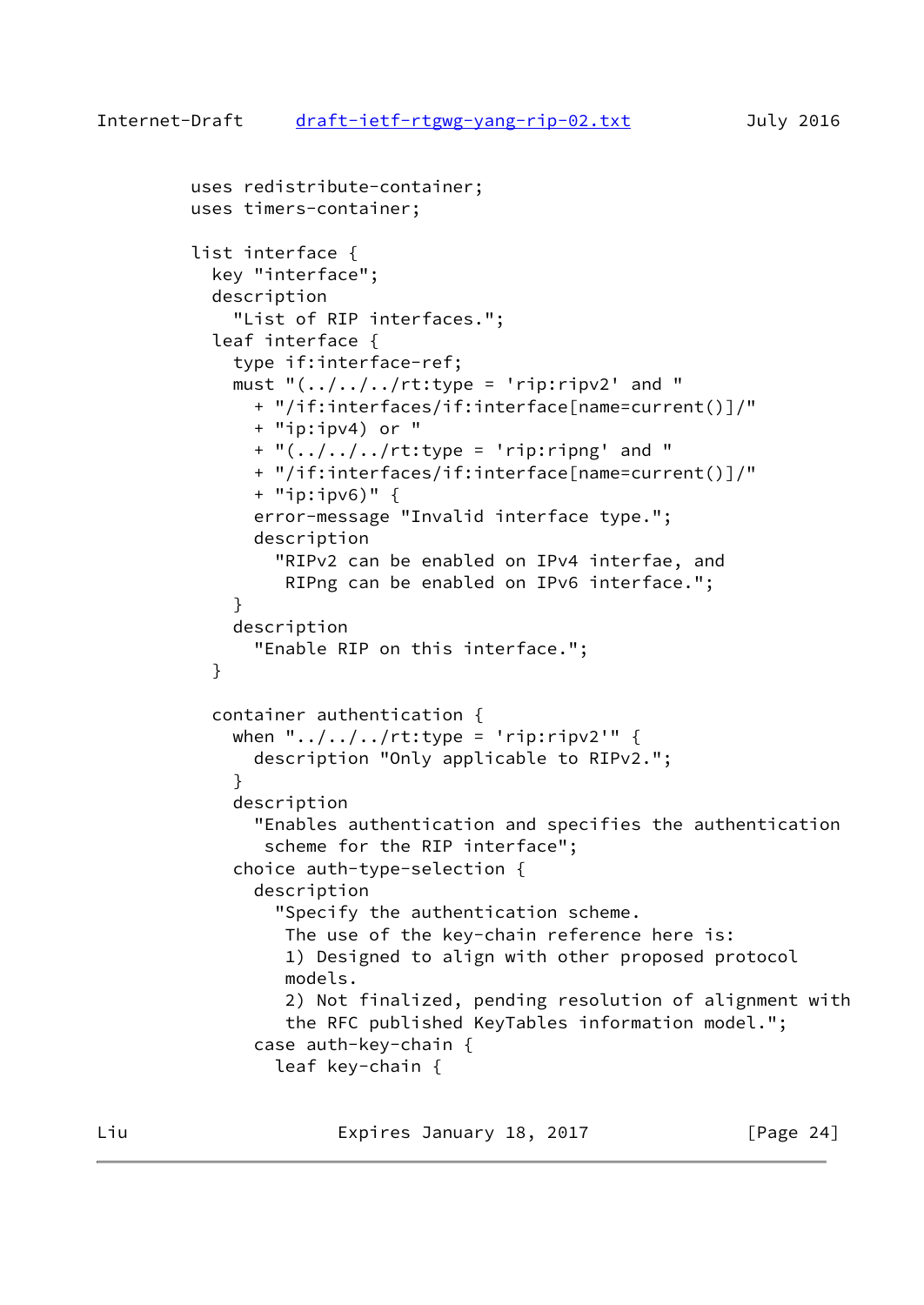```
 type key-chain:key-chain-ref;
                description
                  "key-chain name";
}
}
            case auth-key {
              leaf key {
                type string;
                description
                  "Key string in ASCII format.";
}
              container crypto-algorithm {
                uses key-chain:crypto-algorithm-types;
                description
                  "Cryptographic algorithm associated with key.";
}
}
}
}
         container bfd {
           if-feature bfd;
           description "BFD operation.";
           leaf enabled {
            type boolean;
            description
              "True if BFD is enabled for the interface.";
}
          uses bfd:bfd-grouping-base-cfg-parms {
            if-feature bfd-protocol-parms;
}
}
         leaf cost {
          type uint8 {
            range 1..16;
}
          default 1;
          description
            "Interface cost.";
}
```
Liu Expires January 18, 2017 [Page 25]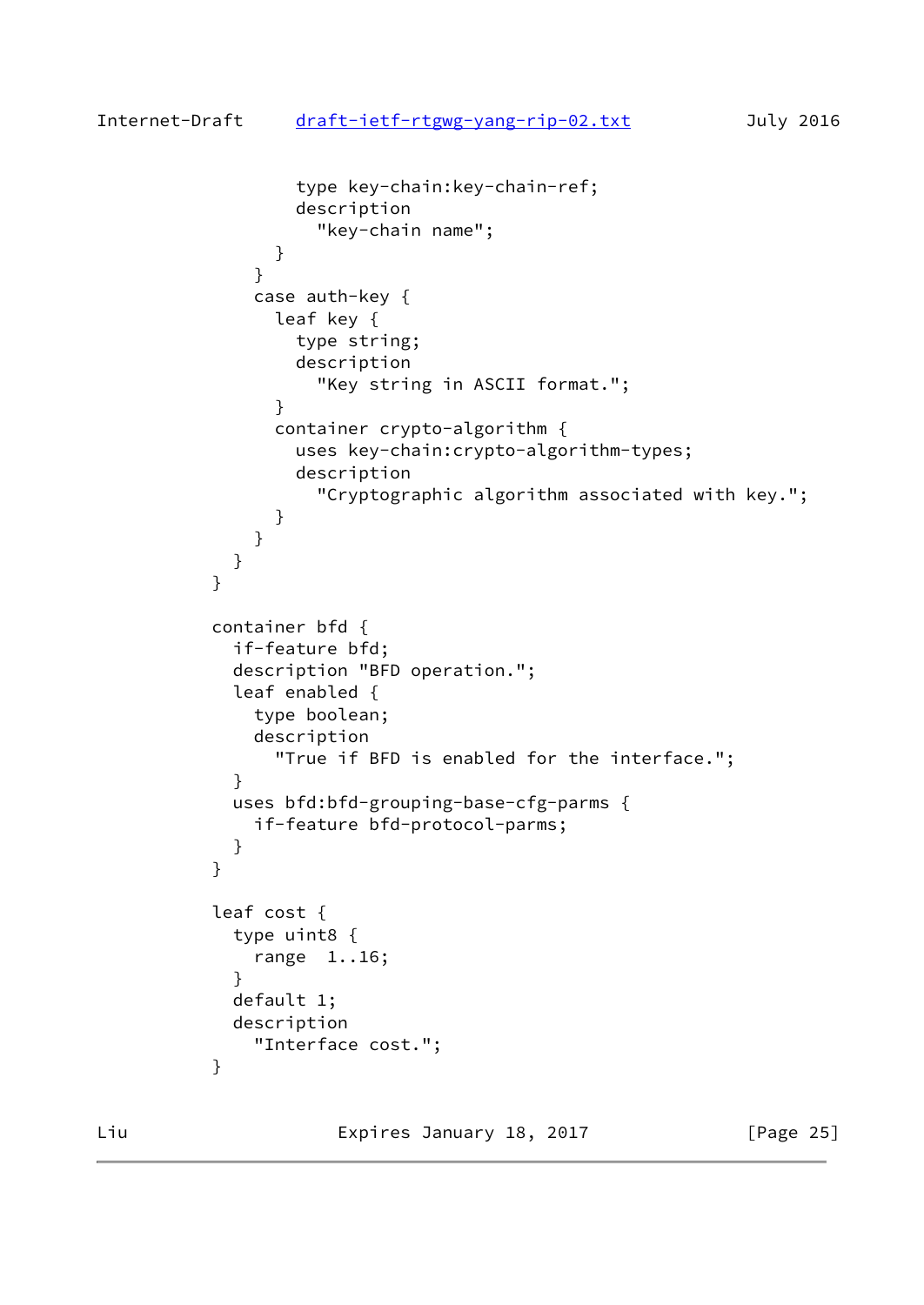```
 container neighbors {
            if-feature neighbor-configuration;
            description
              "Specifies the RIP neighbors. Useful for a non-broadcast
               multiple access (NBMA) network.";
            list neighbor {
              key "address";
              description
                "Specify a RIP neighbor on a non-broadcast network.";
              leaf address {
                type inet:ip-address;
                description "Neighbor IP address.";
}
}
}
          leaf no-listen {
            type empty;
            description
              "Disable the specified interface to receive (listen to)
              and process RIP or RIPng packets.";
}
          leaf no-supply {
            type empty;
            description
              "Disables sending of RIP or RIPng packets on the
               specified interface.";
}
          uses originate-default-route-container;
          leaf split-horizon {
            type enumeration {
              enum simple {
                description
                  "Enables simple split-horizon processing.";
}
              enum poison {
                description
```
Liu **Expires January 18, 2017** [Page 26]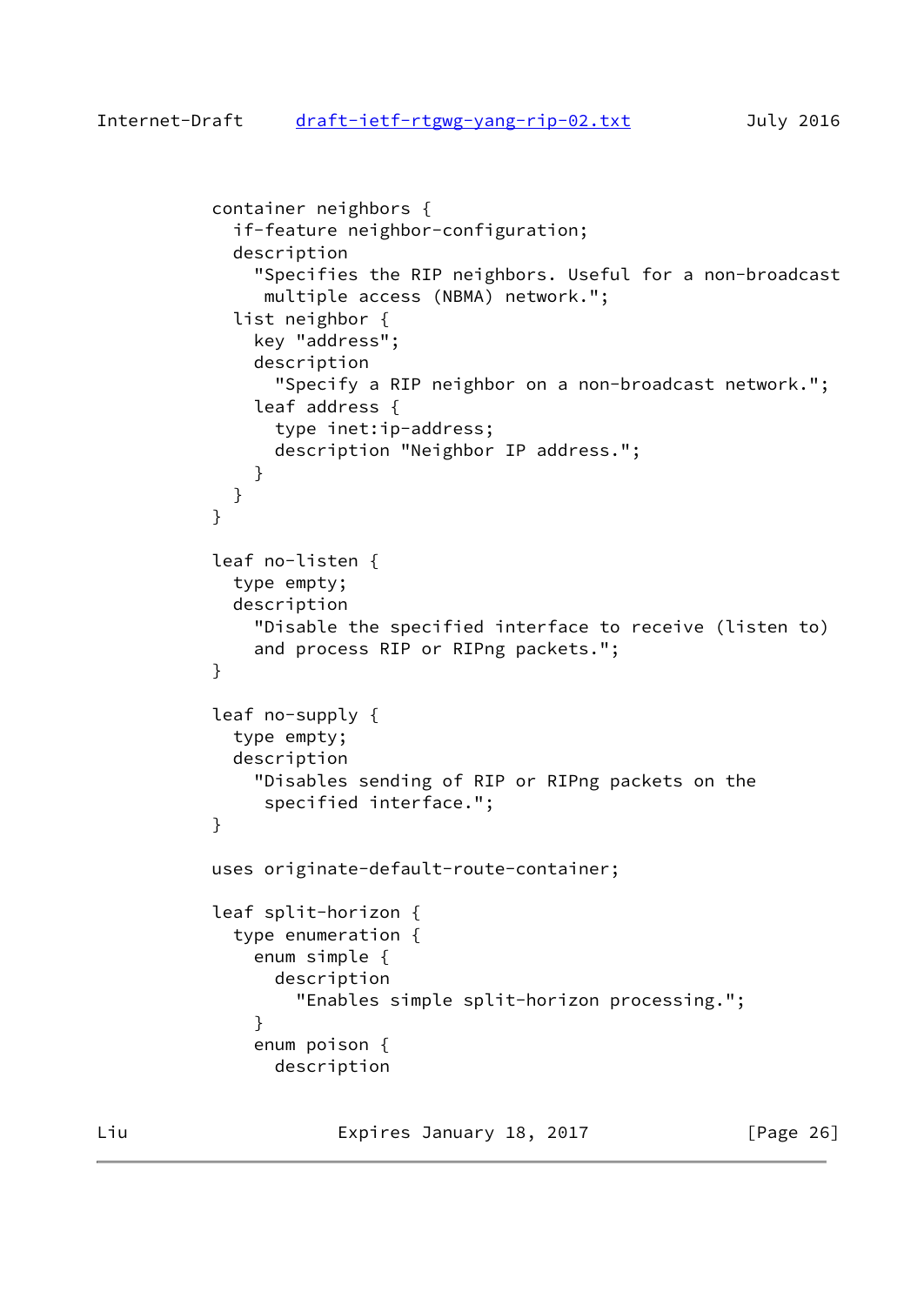```
 "Enables split-horizon processing with poison
                   reverse.";
}
}
            default simple;
            description
              "Enables RIP or RIPng split-horizon processing on the
               specified interface.";
}
          container summary-address {
            description
              "Summarizes information about RIP or RIPng routes sent
               over the specified interface in RIP or RIPng update
               packets.";
            leaf address {
              type inet:ip-prefix;
              description
                "IPv4 address, in the form A.B.C.D, and the prefix
                 length, separated by the slash (/) character;
                 or IPv6 address, in the form A:B:C:D:E:F:G:H, and the
                 prefix length, separated by the slash (/) character.";
}
            leaf metric {
              type uint8 {
                range 0..16;
}
              description
                "Metric used for the route. If this attribute is not
                 used, the value set through the default-metric
                 attribute in RIP or RIPng router configuration is
                 used for the route. ";
}
}
          uses timers-container;
        } // interface
      } // container rip
```
}

/\*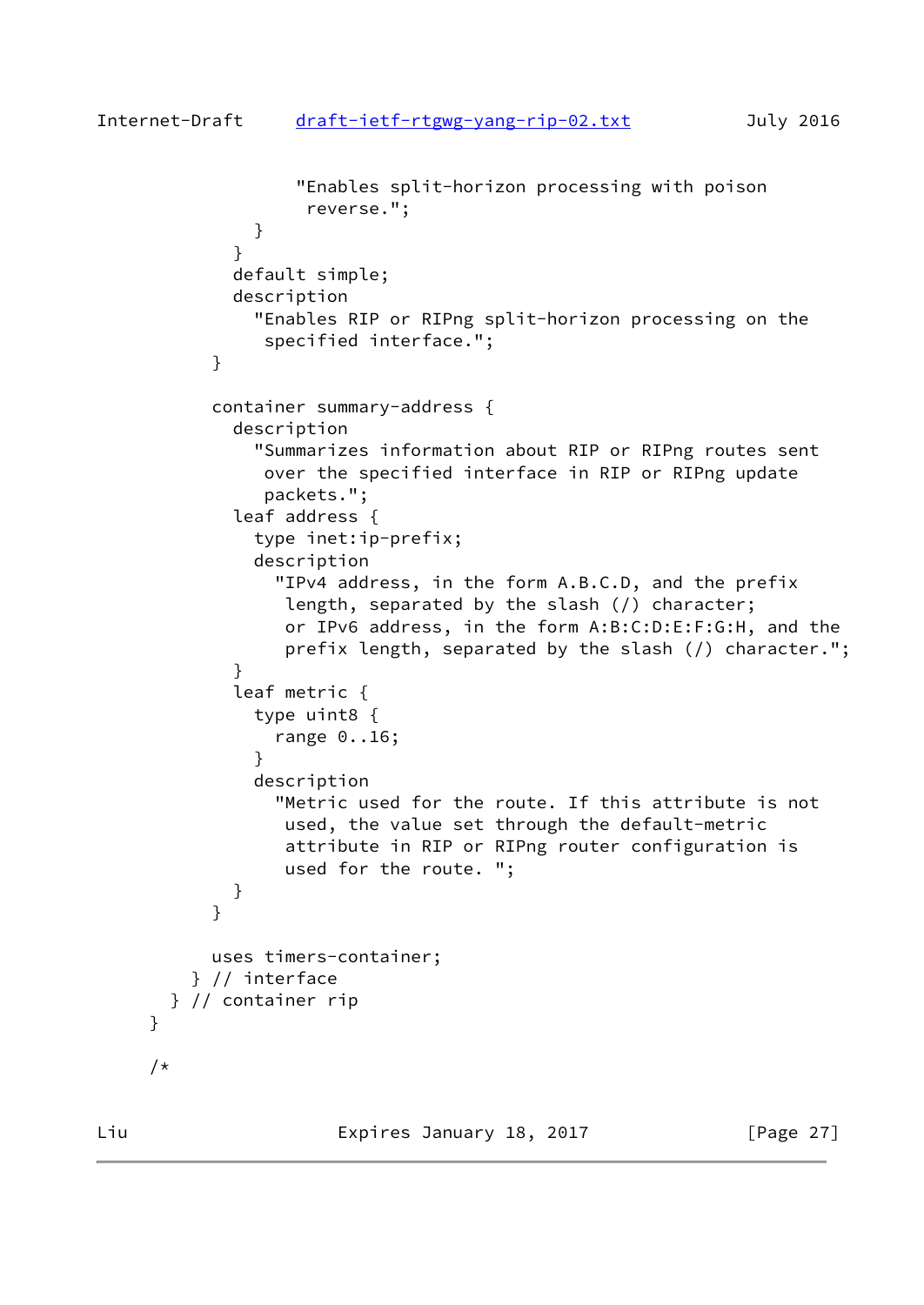```
Internet-Draft draft-ietf-rtgwg-yang-rip-02.txt July 2016
      * Operational state data nodes
      */
     augment "/rt:routing-state/rt:control-plane-protocols/"
       + "rt:control-plane-protocol" {
      when "rt:type = 'rip:ripv2' or rt:type = 'rip:ripng'" \{ description
           "This augment is only valid for a routing protocol instance
            of type 'ripv2' or 'ripng'.";
       }
       description
         "RIP state.";
       container rip {
         description "RIP operational state.";
         uses global-attributes;
         uses distribute-lists;
         leaf next-triggered-update {
           type uint32;
           description
             "Next triggered update.";
         }
         leaf num-of-routes {
           type uint32;
           description
             "The number of routes.";
         }
         uses timers-container;
         list interface {
           key "interface";
           description
             "List of RIP interfaces.";
           leaf interface {
             type if:interface-ref;
             description
               "Enable RIP on this interface.";
}
```
leaf oper-status {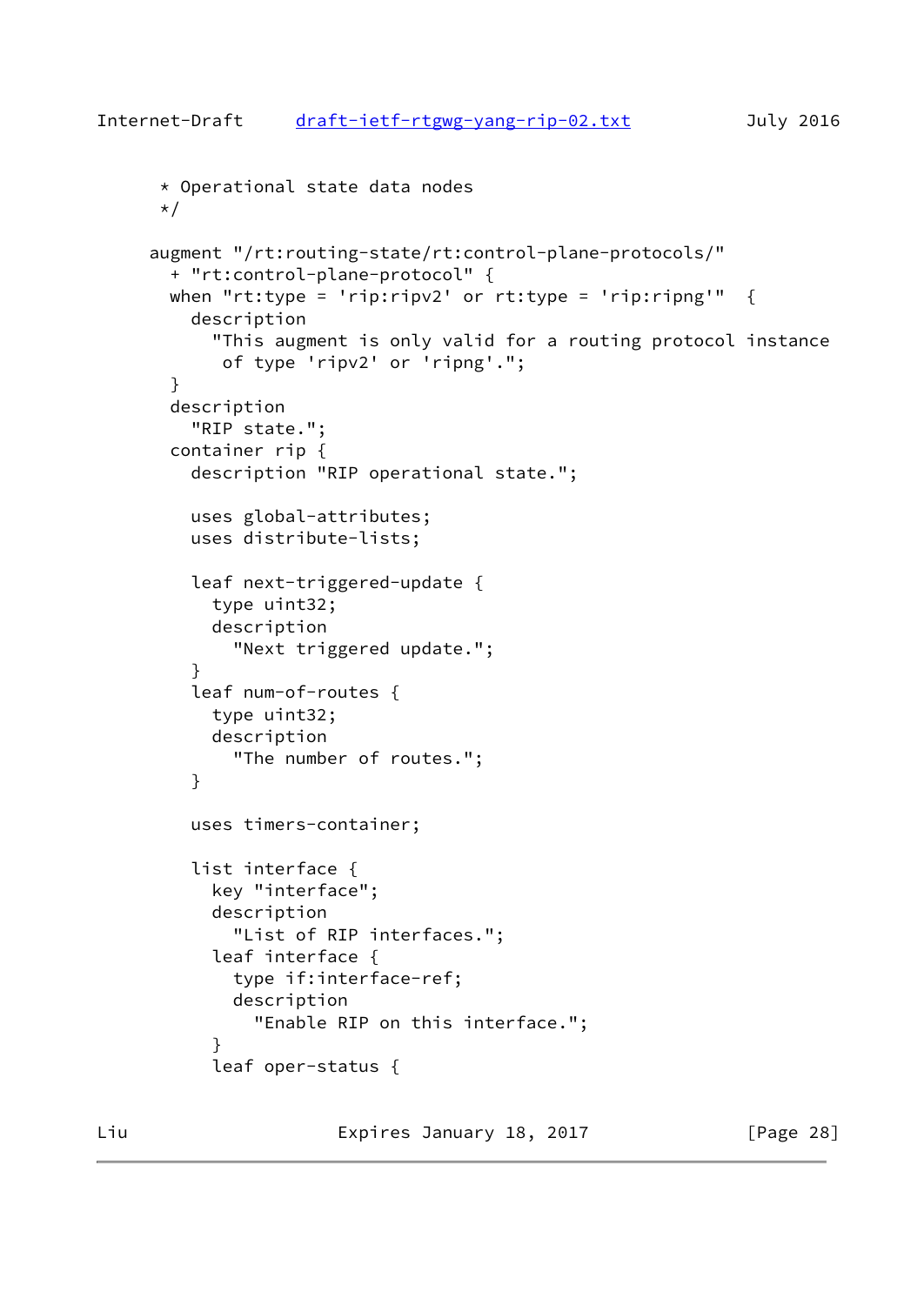```
draft-ietf-rtgwg-yang-rip-02.txt July 2016
           type enumeration {
             enum up {
               description
                 "RIPv2 or RIPng is operational on this interface.";
}
             enum down {
               description
                 "RIPv2 or RIPng is not operational on this
                  interface.";
}
}
           description
             "Operational state.";
}
          leaf cost {
           type uint8 {
             range 1..16;
}
           default 1;
           description
             "Interface cost.";
}
          leaf listen {
           type boolean;
           description
             "The interface is enabled to receive (listen to)
              and process RIP or RIPng packets.";
}
          leaf next-full-update {
           type uint32;
           description
             "Next full update time.";
}
          leaf originate-default-route {
           type boolean;
           description
             "'true' if originating default route is enabled.";
}
          leaf poison-reverse {
           type boolean;
           description
```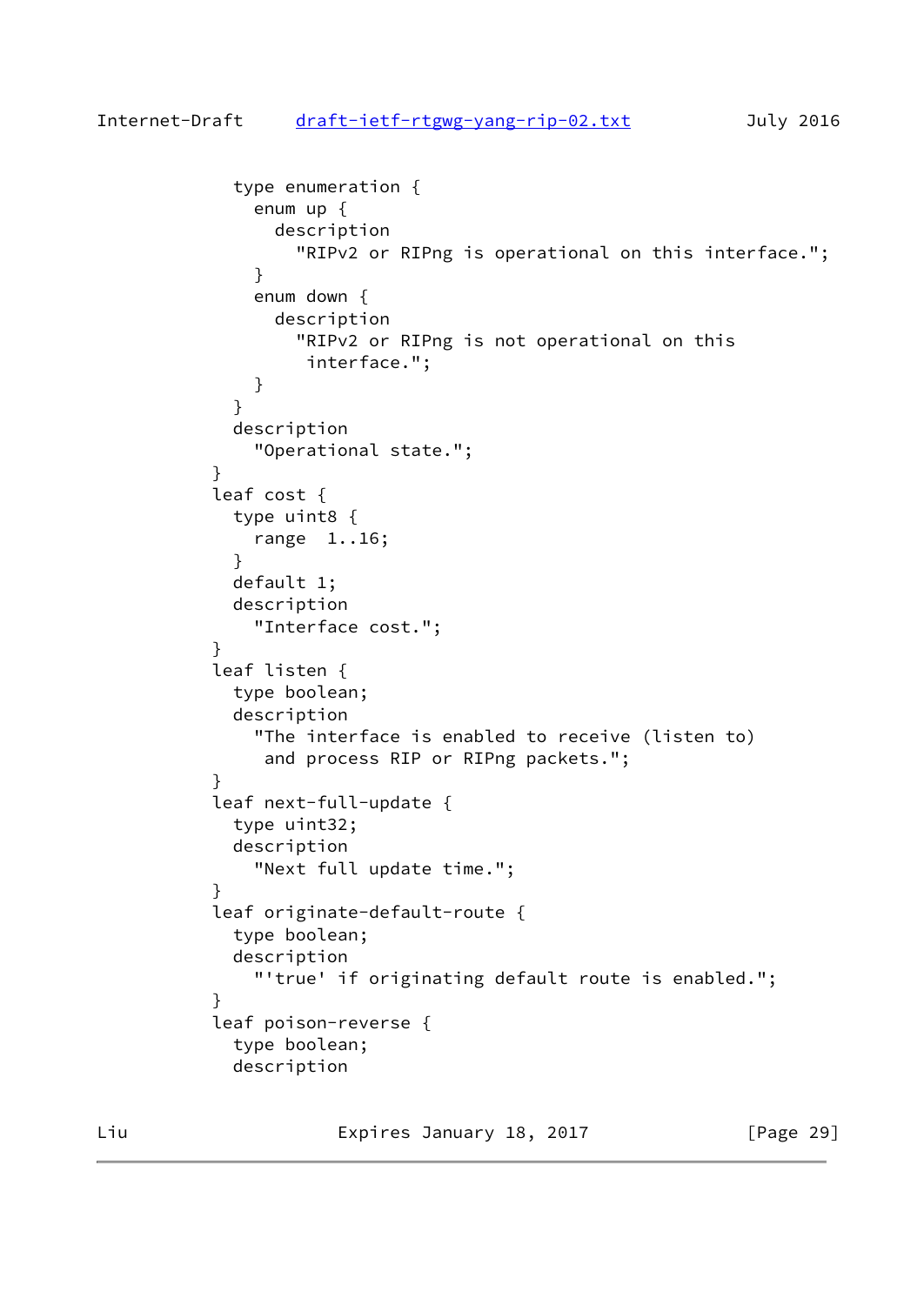```
 "'true' if Split Horizon with Poisoned Reverse is
              enabled.";
}
          leaf split-horizon {
            type boolean;
            description
               "'true' if Split Horizon processing is enabled.";
}
          leaf supply {
            type boolean;
            description
               "The interface is enabled to supply (send) RIP or RIPng
               packets.";
}
          leaf valid-address {
            type boolean;
            description
               "The interface has a valid address.";
}
          uses timers-container;
          container statistics {
             if-feature interface-statistics;
            description
               "Interface statistic counters.";
            leaf discontinuity-time {
              type yang:date-and-time;
              description
                 "The time on the most recent occasion at which any one
                 or more of the statistic counters suffered a
                 discontinuity. If no such discontinuities have
                 occurred since the last re-initialization of the local
                 management subsystem, then this node contains the time
                 the local management subsystem re-initialized
                 itself.";
}
             leaf bad-packets-rcvd {
              type yang:counter32;
              description
                 "The number of RIP invalid packets received by
                 the RIP process which were subsequently discarded
```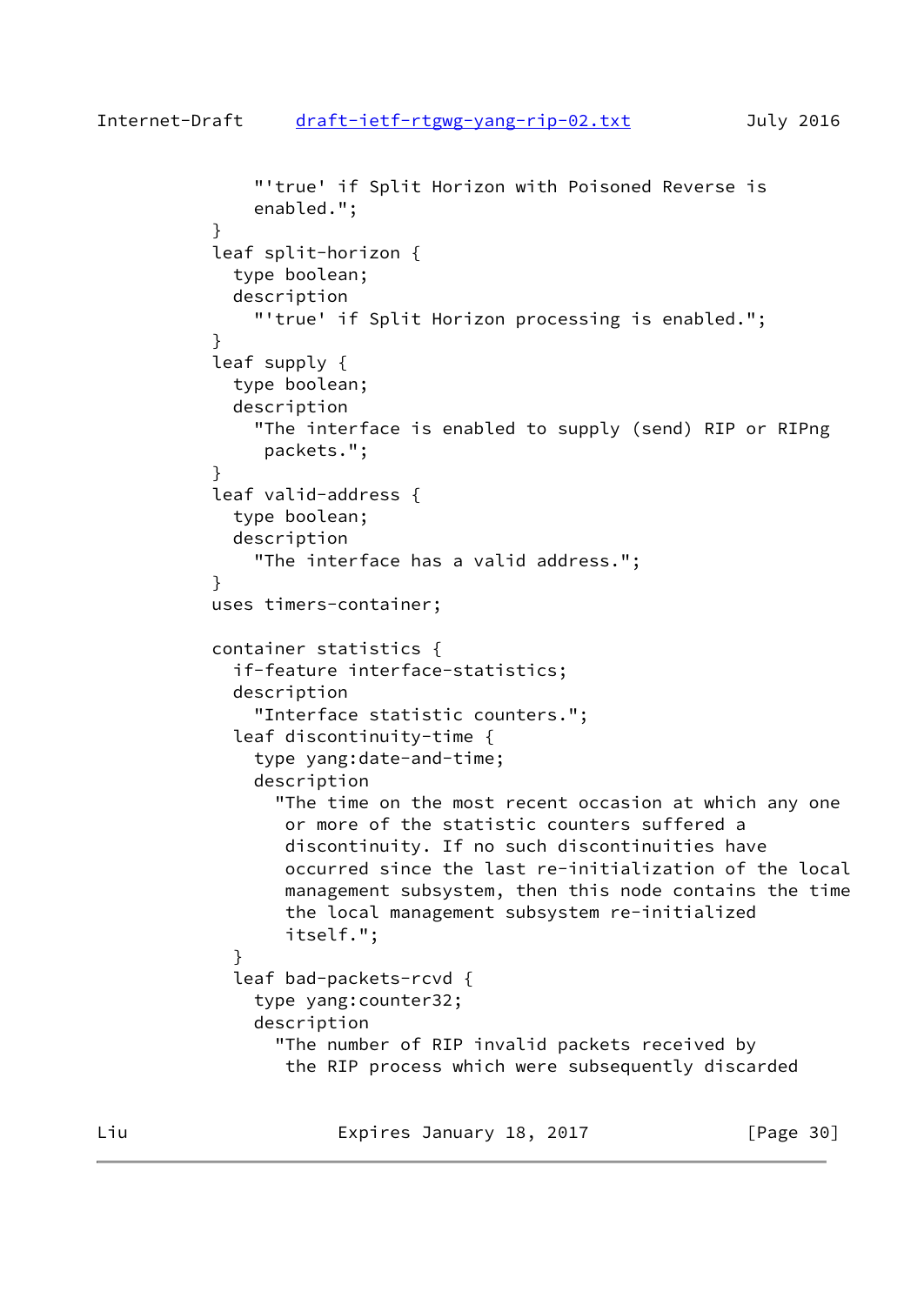```
 for any reason (e.g. a version 0 packet, or an
                  unknown command type).";
}
            leaf bad-routes-rcvd {
              type yang:counter32;
               description
                 "The number of routes, in valid RIP packets,
                 which were ignored for any reason (e.g. unknown
                  address family, or invalid metric).";
}
            leaf updates-sent {
               type yang:counter32;
               description
                 "The number of triggered RIP updates actually
                  sent on this interface. This explicitly does
                 NOT include full updates sent containing new
                  information.";
}
}
         } // interface
         container ipv4 {
         when "\ldots, /\ldots/rt:type = 'rip:ripv2'" {
            description
               "IPv4 address family is supported by RIPv2.";
}
           description
             "IPv4 address family information.";
           container neighbors {
             description
               "IPv4 neighbor information.";
             list neighbor {
               key "ipv4-address";
               description
                 "A RIPv2 RIP neighbor.";
               leaf ipv4-address {
                 type inet:ipv4-address;
                 description
                   "IP address that a RIP neighbor is using as its
                    source address.";
```
Liu **Expires January 18, 2017** [Page 31]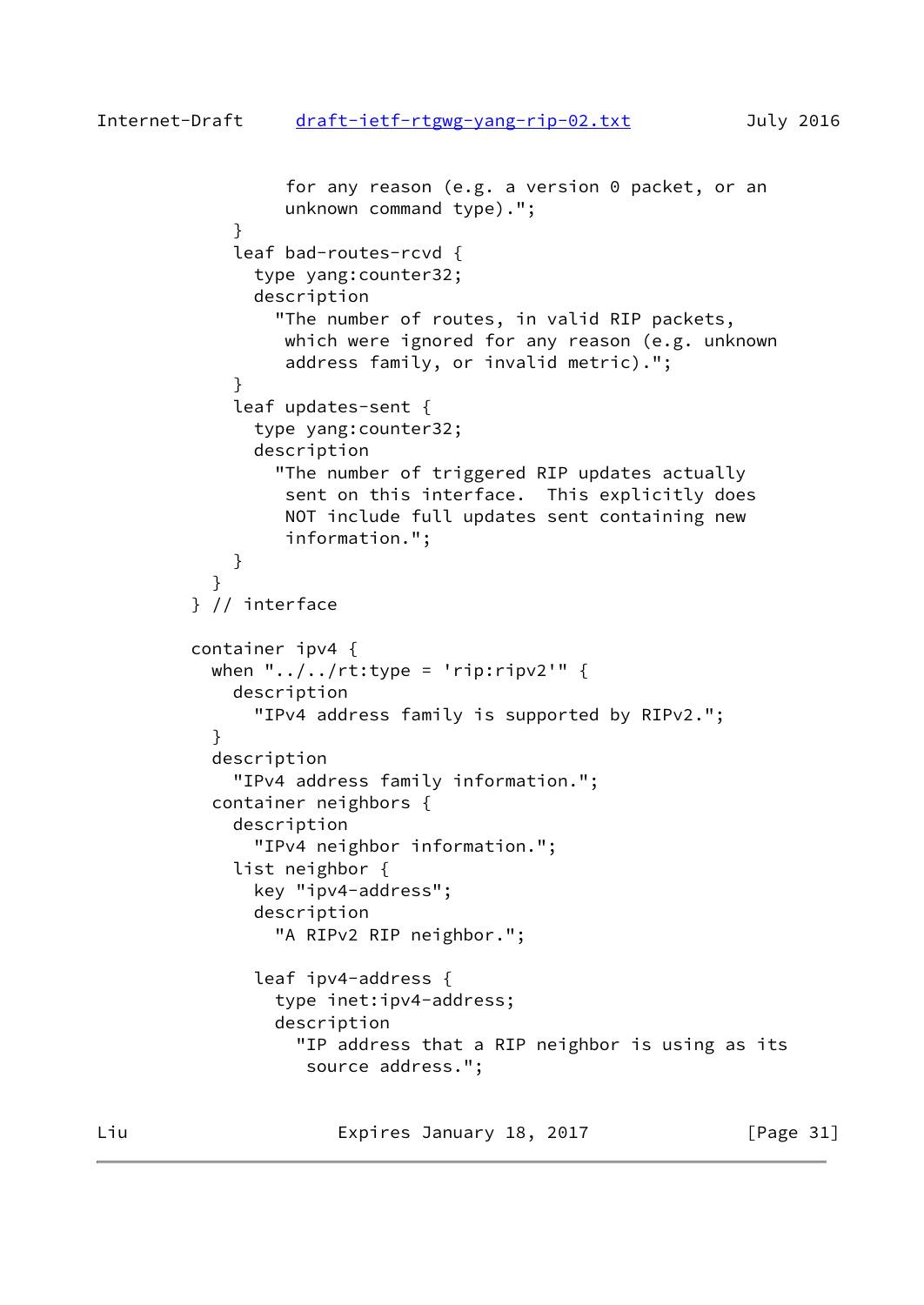```
 }
              leaf last-update {
                type yang:date-and-time;
                description
                  "The time when the most recent RIP update was
                   received from this neighbor.";
}
              leaf bad-packets-rcvd {
                type yang:counter32;
                description
                  "The number of RIP invalid packets received from
                   this neighbor which were subsequently discarded
                   for any reason (e.g. a version 0 packet, or an
                   unknown command type).";
}
              leaf bad-routes-rcvd {
                type yang:counter32;
                description
                  "The number of routes received from this neighbor,
                   in valid RIP packets, which were ignored for any
                   reason (e.g. unknown address family, or invalid
                   metric).";
}
            } // neighbor
          } // neighbors
          container routes {
            description
              "IPv4 route information.";
            list route {
              key "ipv4-prefix";
              description
                "A RIPv2 IPv4 route.";
              leaf ipv4-prefix {
                type inet:ipv4-prefix;
                description
                  "IP address (in the form A.B.C.D) and prefix length,
                   separated by the slash (/) character. The range of
                  values for the prefix-length is 0 to 32.";
}
              leaf next-hop {
```
Liu Expires January 18, 2017 [Page 32]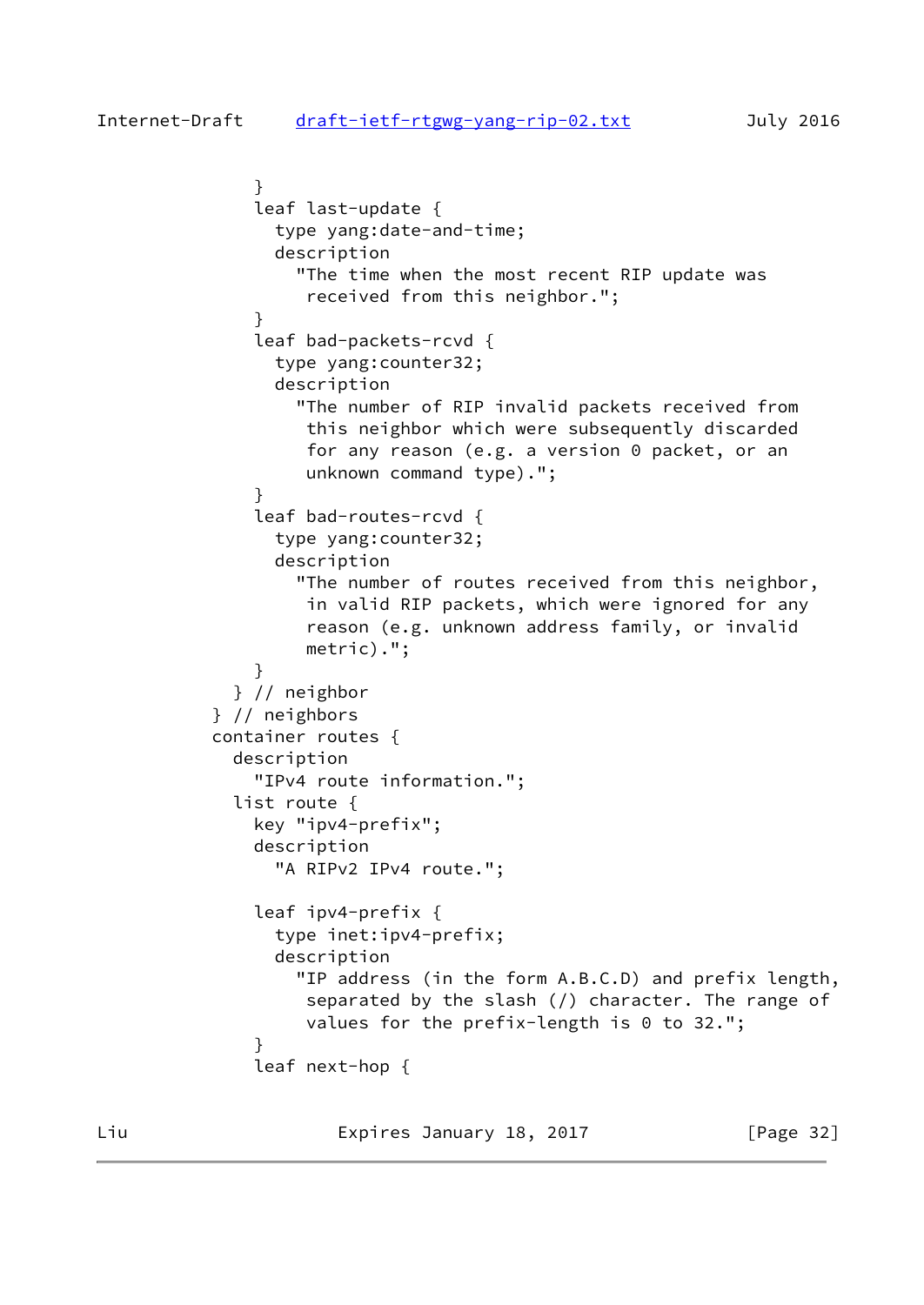```
 type inet:ipv4-address;
                description
                   "Next hop IPv4 address.";
}
              leaf interface {
                type if:interface-ref;
                description
                   "The interface that the route uses.";
}
              uses route-attributes;
            } // route
          } // routes
        } // ipv4
        container ipv6 {
         when "\ldots, /\ldots/rt:type = 'rip:ripng'" {
            description
               "IPv6 address family is supported by RIPng.";
}
          description
            "IPv6 address family information.";
          container neighbors {
            description
               "IPv6 neighbor information.";
            list neighbor {
              key "ipv6-address";
              description
                 "A RIPv2 RIP neighbor.";
              leaf ipv6-address {
                type inet:ipv6-address;
                description
                   "IP address that a RIP neighbor is using as its
                   source address.";
}
              leaf last-update {
                type yang:date-and-time;
                description
                   "The time when the most recent RIP update was
                    received from this neighbor.";
}
              leaf bad-packets-rcvd {
```
Liu **Expires January 18, 2017** [Page 33]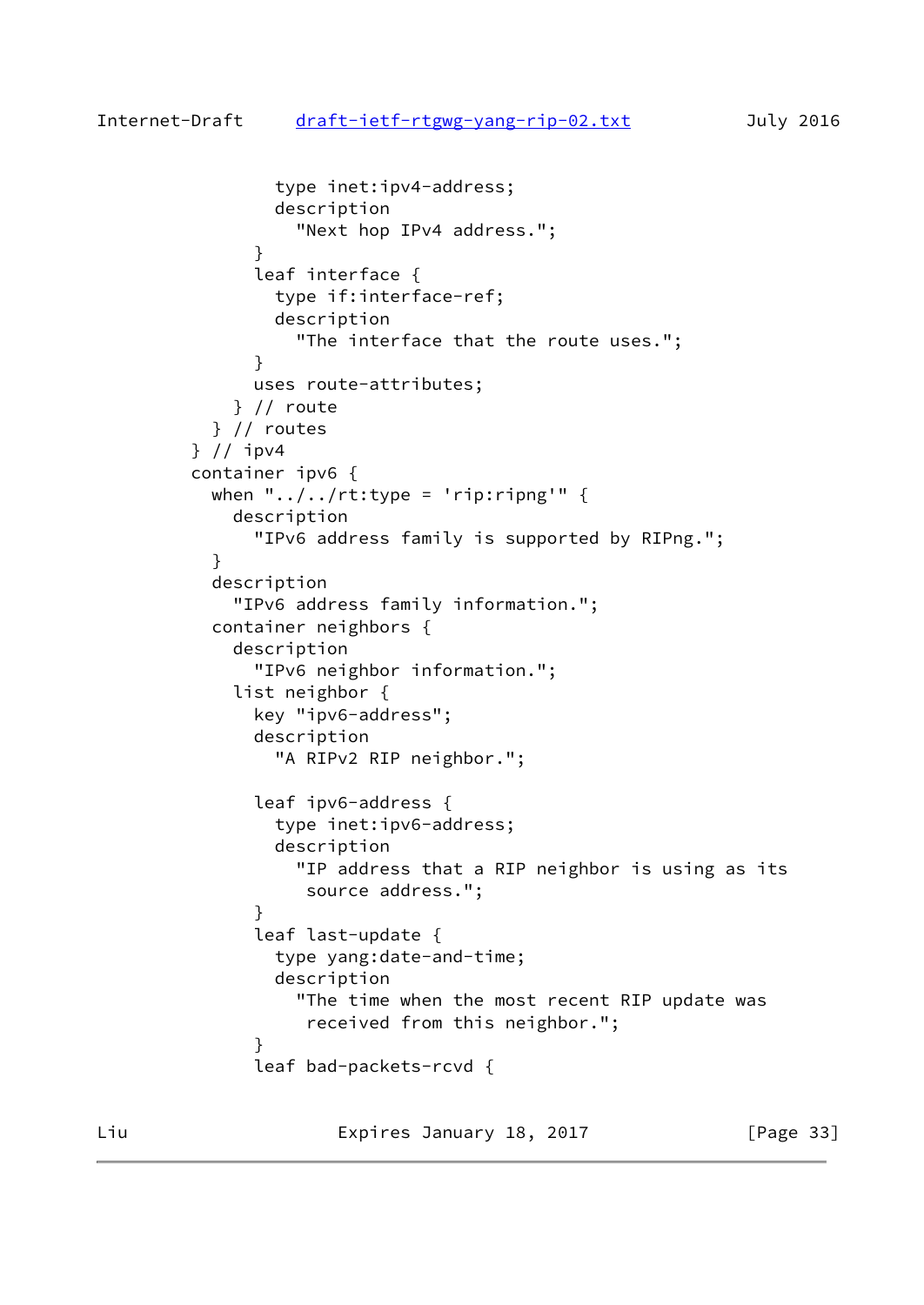```
 type yang:counter32;
                description
                   "The number of RIP invalid packets received from
                    this neighbor which were subsequently discarded
                    for any reason (e.g. a version 0 packet, or an
                   unknown command type).";
}
              leaf bad-routes-rcvd {
                type yang:counter32;
                description
                   "The number of routes received from this neighbor,
                   in valid RIP packets, which were ignored for any
                    reason (e.g. unknown address family, or invalid
                   metric).";
}
             } // neighbor
          } // neighbors
          container routes {
            description
               "IPv6 route information.";
            list route {
              key "ipv6-prefix";
              description
                 "A RIPng IPv6 route.";
               leaf ipv6-prefix {
                type inet:ipv6-prefix;
                description
                   "IP address (in the canonical format defined in
                  RFC5952) and prefix length, separated by the slash
                   (/) character. The range of values for the
                   prefix-length is 0 to 128.";
}
               leaf next-hop {
                type inet:ipv6-address;
                description
                   "Next hop IPv6 address.";
}
              leaf interface {
                type if:interface-ref;
                description
```
Liu **Expires January 18, 2017** [Page 34]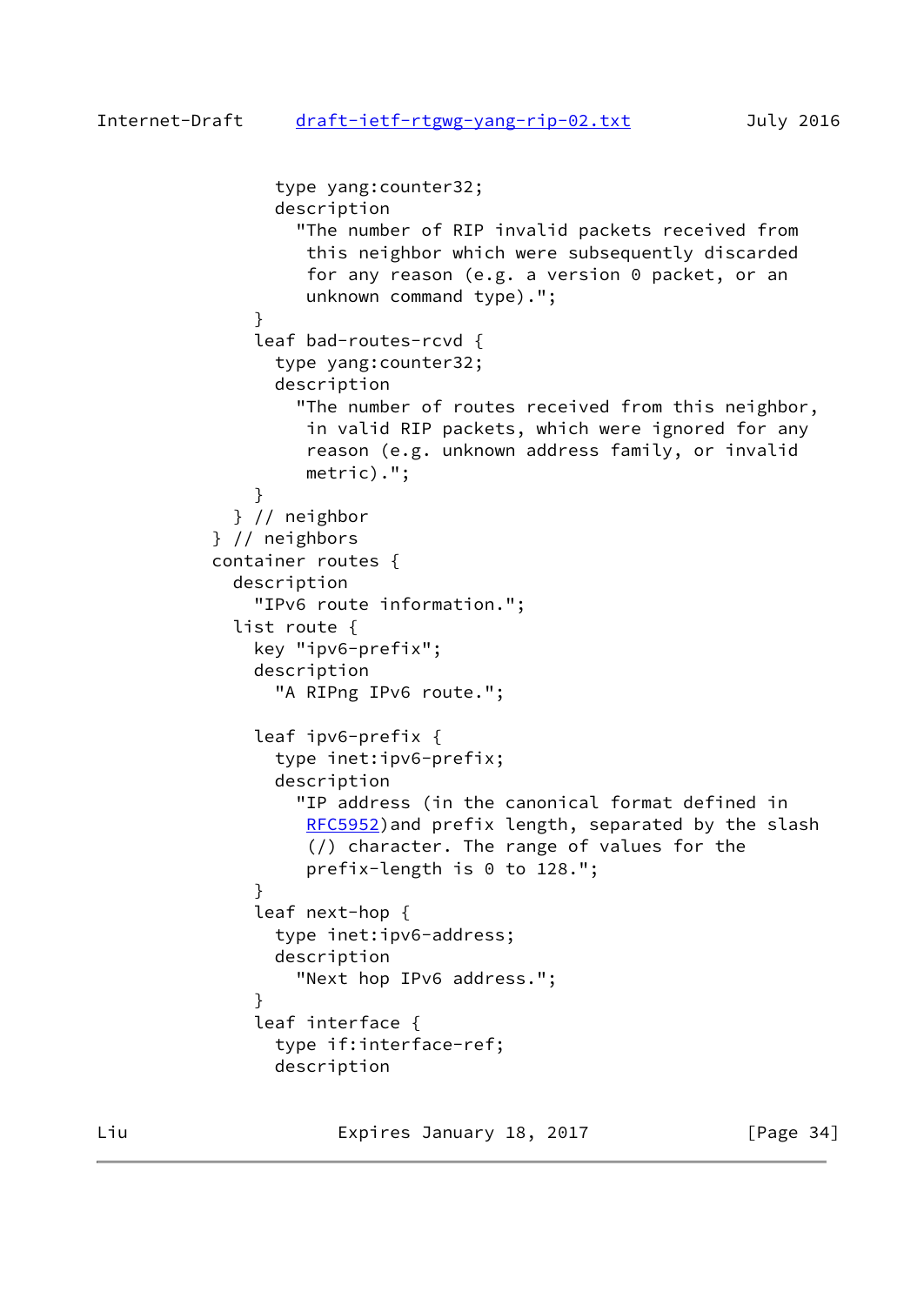```
 "The interface that the route uses.";
}
              uses route-attributes;
            } // route
          } // routes
        } // ipv6
        container statistics {
          if-feature global-statistics;
          description
            "Global statistic counters.";
          leaf discontinuity-time {
            type yang:date-and-time;
            description
              "The time on the most recent occasion at which any one
               or more of the statistic counters suffered a
               discontinuity. If no such discontinuities have occurred
               since the last re-initialization of the local
               management subsystem, then this node contains the time
               the local management subsystem re-initialized itself.";
}
          leaf requests-rcvd {
            type yang:counter32;
            description
              "The number of requests received by RIP.";
}
          leaf requests-sent {
            type yang:counter32;
            description
              "The number of requests sent by RIP.";
}
          leaf responses-rcvd {
            type yang:counter32;
            description
              "The number of responses received by RIP.";
}
          leaf responses-sent {
            type yang:counter32;
            description
              "The number of responses sent by RIP.";
}
```
Liu **Expires January 18, 2017** [Page 35]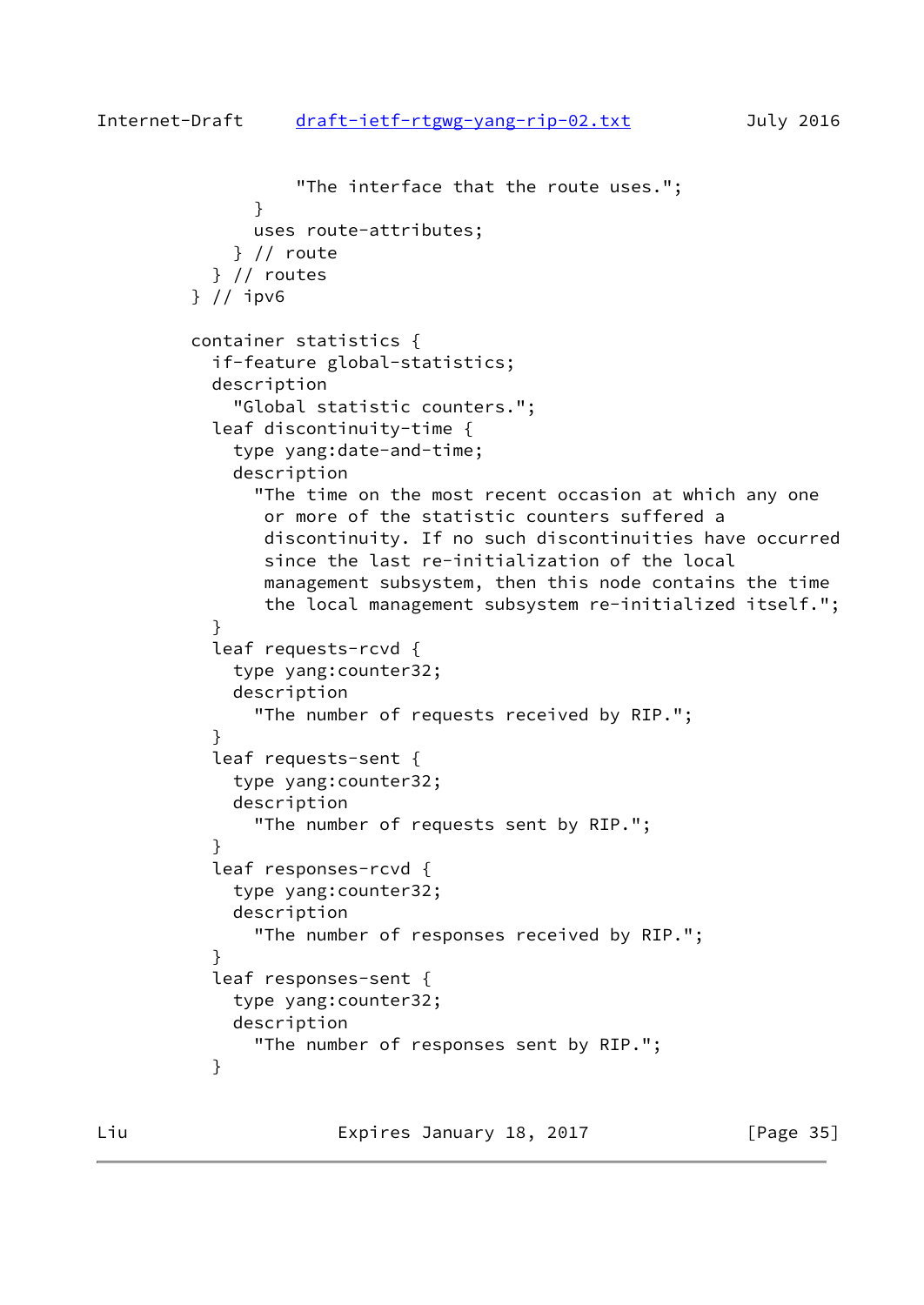```
 }
       } // rip
     } // augment
    /*
      * RPCs
    \star/ rpc clear-rip-route {
       description
         "Clears RIP routes from the IP routing table and routes
          redistributed into the RIP protocol for the specified RIP
          instance or for all RIP instances in the current context.";
       input {
         leaf rip-instance {
           type leafref {
             path "/rt:routing/rt:control-plane-protocols/"
               + "rt:control-plane-protocol/rt:name";
}
           description
             "Instance name identifying a specific RIP instance.
              This leaf is optional for the rpc.
              If it is specified, the rpc will clear all routes in the
              specified RIP instance;
              if it is not specified, the rpc will clear all routes in
              all RIP instances.";
         }
       }
     } // rcp clear-rip-route
   }
   <CODE ENDS>
```
<span id="page-36-0"></span>[4](#page-36-0). IANA Considerations

 RFC Ed.: In this section, replace all occurrences of 'XXXX' with the actual RFC number (and remove this note).

 This document registers the following namespace URIs in the IETF XML registry [\[RFC3688](https://datatracker.ietf.org/doc/pdf/rfc3688)]:

Liu **Expires January 18, 2017** [Page 36]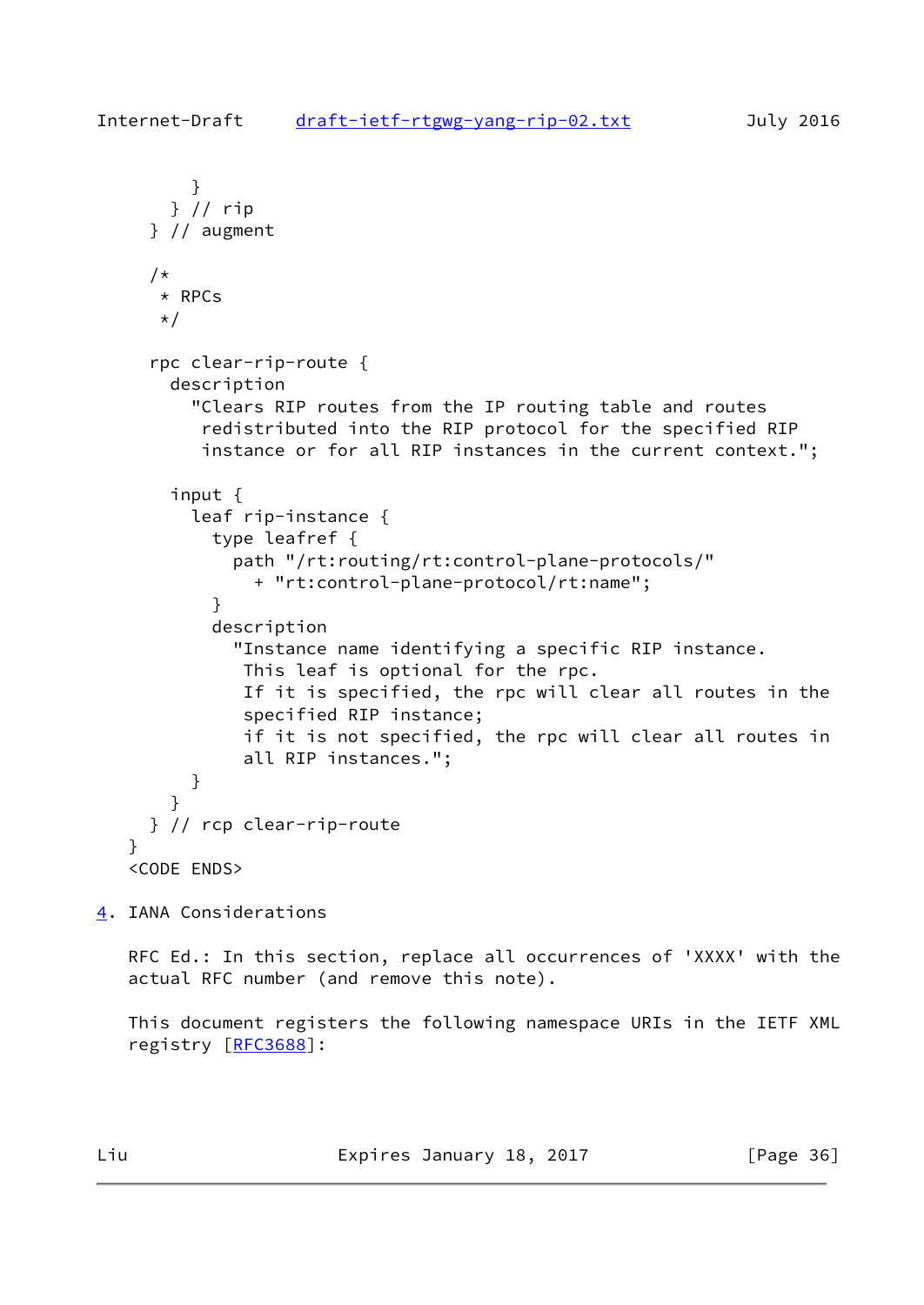<span id="page-37-1"></span>

| name:      | ietf-rip                             |
|------------|--------------------------------------|
| namespace: | urn:ietf:params:xml:ns:yang:ietf-rip |
| prefix:    | rip                                  |
| reference: | RFC XXXX                             |
|            |                                      |

<span id="page-37-0"></span>[5](#page-37-0). Security Considerations

 The configuration, state, and action data defined in this document are designed to be accessed via the NETCONF protocol [\[RFC6241](https://datatracker.ietf.org/doc/pdf/rfc6241)]. The data-model by itself does not create any security implications. The security considerations for the NETCONF protocol are applicable. The NETCONF protocol used for sending the data supports authentication and encryption.

- <span id="page-37-2"></span>[6](#page-37-2). References
- <span id="page-37-3"></span>[6.1](#page-37-3). Normative References
	- [RFC6020] Bjorklund, M., "YANG A Data Modeling Language for the Network Configuration Protocol (NETCONF)", [RFC 6020](https://datatracker.ietf.org/doc/pdf/rfc6020), October 2010.
	- [RFC6991] Schoenwaelder, J., "Common YANG Data Types", [RFC 6991,](https://datatracker.ietf.org/doc/pdf/rfc6991) July 2013.
	- [RFC6241] Enns, R., Bjorklund, M., Schoenwaelder, J., and A. Bierman, "Network Configuration Protocol (NETCONF)", [RFC 6241](https://datatracker.ietf.org/doc/pdf/rfc6241), June 2011.
	- [RFC2453] G. Malkin, "RIP Version 2", [RFC2453](https://datatracker.ietf.org/doc/pdf/rfc2453), November 1998.
	- [RFC2080] G. Malkin and R. Minnear, "RIPng for IPv6", [RFC2080](https://datatracker.ietf.org/doc/pdf/rfc2080), January 1997.
	- [RFC1724] G. Malkin and F. Baker, "RIP Version 2 MIB Extension", [RFC1724](https://datatracker.ietf.org/doc/pdf/rfc1724), November 1994.

<span id="page-37-4"></span>[6.2](#page-37-4). Informative References

 [RFC6087] Bierman, A., "Guidelines for Authors and Reviewers of YANG Data Model Documents", [RFC 6087](https://datatracker.ietf.org/doc/pdf/rfc6087), January 2011.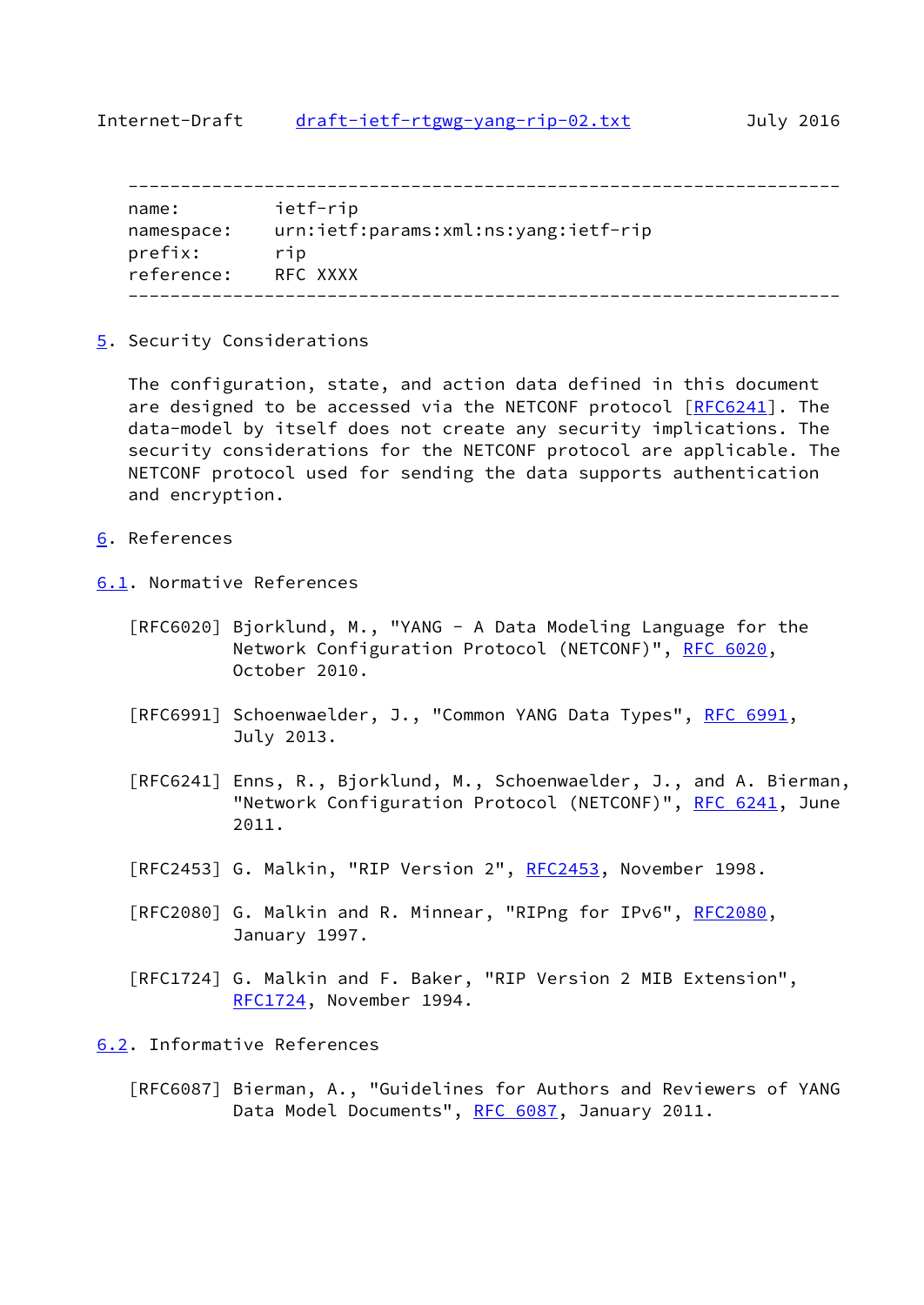### Authors' Addresses

 Xufeng Liu Ericsson / Kuatro Technologies Inc. 8281 Greensboro Drive, Suite 200 McLean, VA 22102 USA

Email: xliu@kuatrotech.com

 Prateek Sarda Ericsson India Global Services Pvt. Ltd. Fern Icon, Survey No 28 and 36/5, Doddanakundi Village Bangalore, Karnataka 560037 India

Email: prateek.sarda@ericsson.com

 Vikram Choudhary Huawei Technologies Divyashree Techno Park, Whitefield Bangalore, Karnataka 560037 India

Email: vikram.choudhary@huawei.com